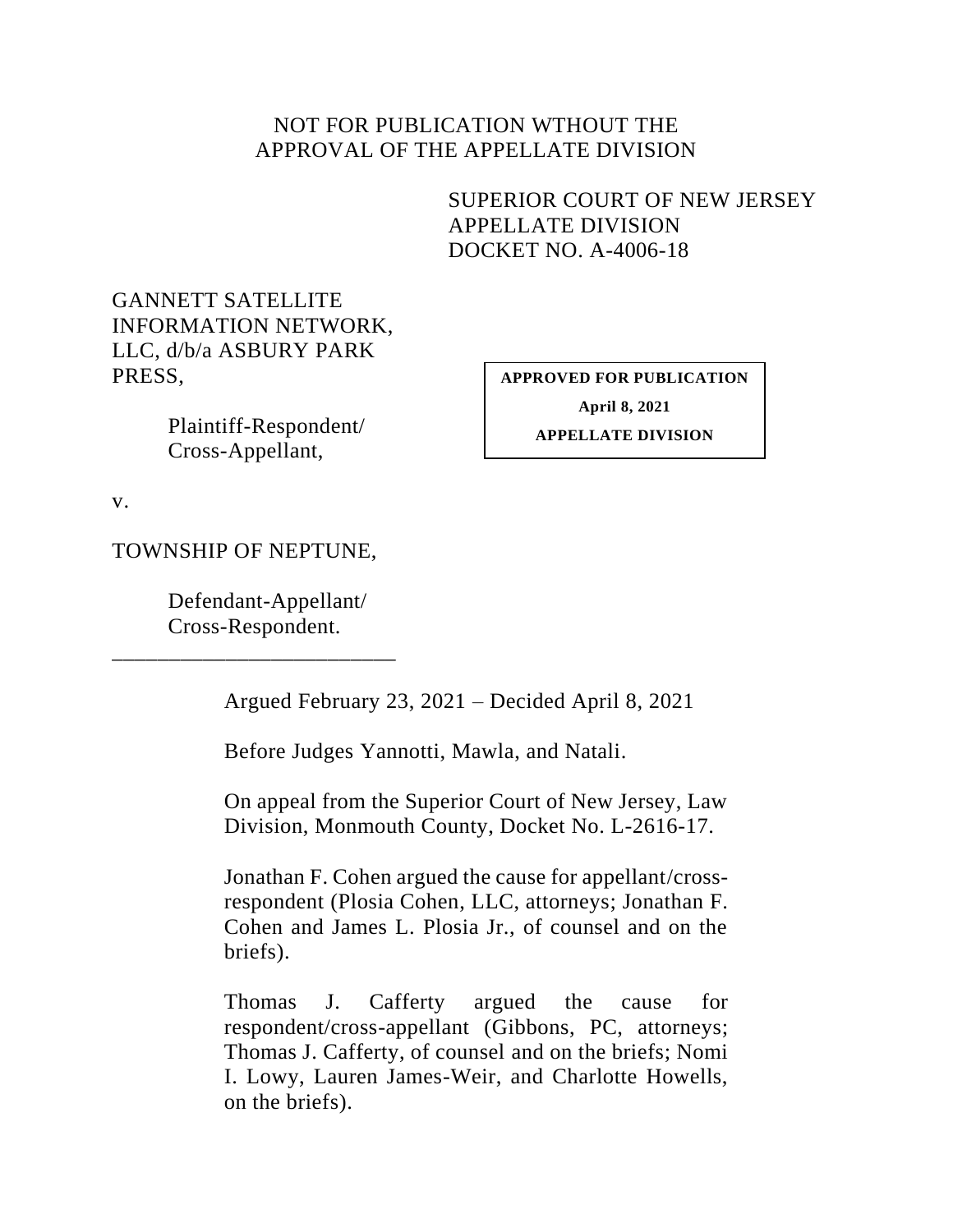Carl R. Woodward, III, argued the cause for amici curiae New Jersey State League of Municipalities, New Jersey Institute of Local Government Attorneys, and New Jersey School Boards Association (Carella, Byrne, Cecchi, Olstein, Brody & Agnello, PC, attorneys; Carl R. Woodward, III, on the brief).

Steven R. Cohen argued the cause for amicus curiae New Jersey State Policeman's Benevolent Association (Selikoff & Cohen, PA, attorneys; Steven R. Cohen, of counsel and on the brief).

Robert A. Honecker, Jr., argued the cause for amicus curiae Monmouth County Chiefs of Police Association (Ansell Grimm & Aaron, PC, attorneys; Robert A. Honecker, Jr., of counsel and on the brief).

David L. Disler argued the cause for amicus curiae New Jersey State Association of Chiefs of Police (Porzio, Bromberg & Newman, PC, attorneys; Vito A. Gagliardi, Jr., of counsel; David L. Disler, on the brief).

Raymond R. Chance, III, Assistant Attorney General, argued the cause for amicus curiae Attorney General of New Jersey (Gurbir S. Grewal, Attorney General, attorney; Raymond R. Chance, III, of counsel; Suzanne Davies, Deputy Attorney General, on the brief).

CJ Griffin argued the cause for amici curiae American Civil Liberties Union of New Jersey, Association of Criminal Defense Lawyers of New Jersey, Libertarians for Transparent Government, Latino Leadership Alliance of New Jersey, and New Jersey Foundation for Open Government (Pashman Stein Walder Hayden, PC, and American Civil Liberties Union of New Jersey Foundation, attorneys; CJ Griffin, of counsel and on the brief).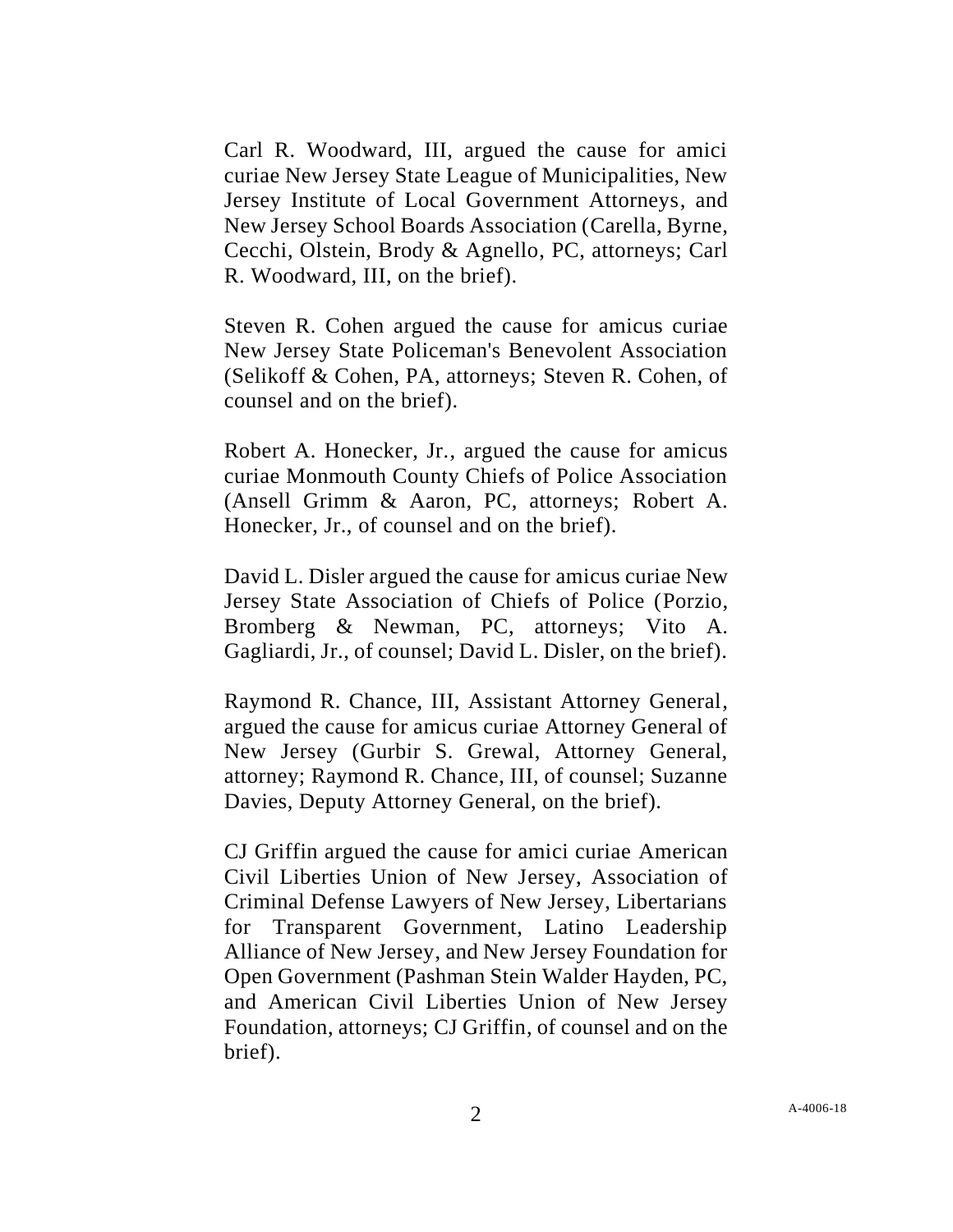The opinion of the court was delivered by

# YANNOTTI, P.J.A.D.

In May 2017, Gannett Satellite Information Network, LLC (Gannett), an entity that publishes the Asbury Park Press, submitted a request to the Township of Neptune seeking copies of the Internal Affairs (IA) file of Philip Seidle, who had been a Sergeant in the Township's Police Department. Gannett sought access to the records pursuant to the common law and the Open Public Records Act (OPRA), N.J.S.A. 47:1A-1 to -13. The Township denied the request.

Gannett then commenced this action to compel the Township to disclose the records. The trial court determined that the records were exempt from disclosure under OPRA, but Gannett was entitled to the records under the common law. The court also awarded Gannett attorney's fees. The Township appeals and Gannett cross appeals from the trial court's judgment.

For the following reasons, we conclude the trial court correctly found that Gannett was not entitled to access to Seidle's IA file pursuant to OPRA, but disclosure was required under the common law right of access. We also conclude the trial court erred in awarding of attorney's fees to Gannett. Therefore, we affirm in part and reverse in part on the appeal, and affirm on the cross appeal.

3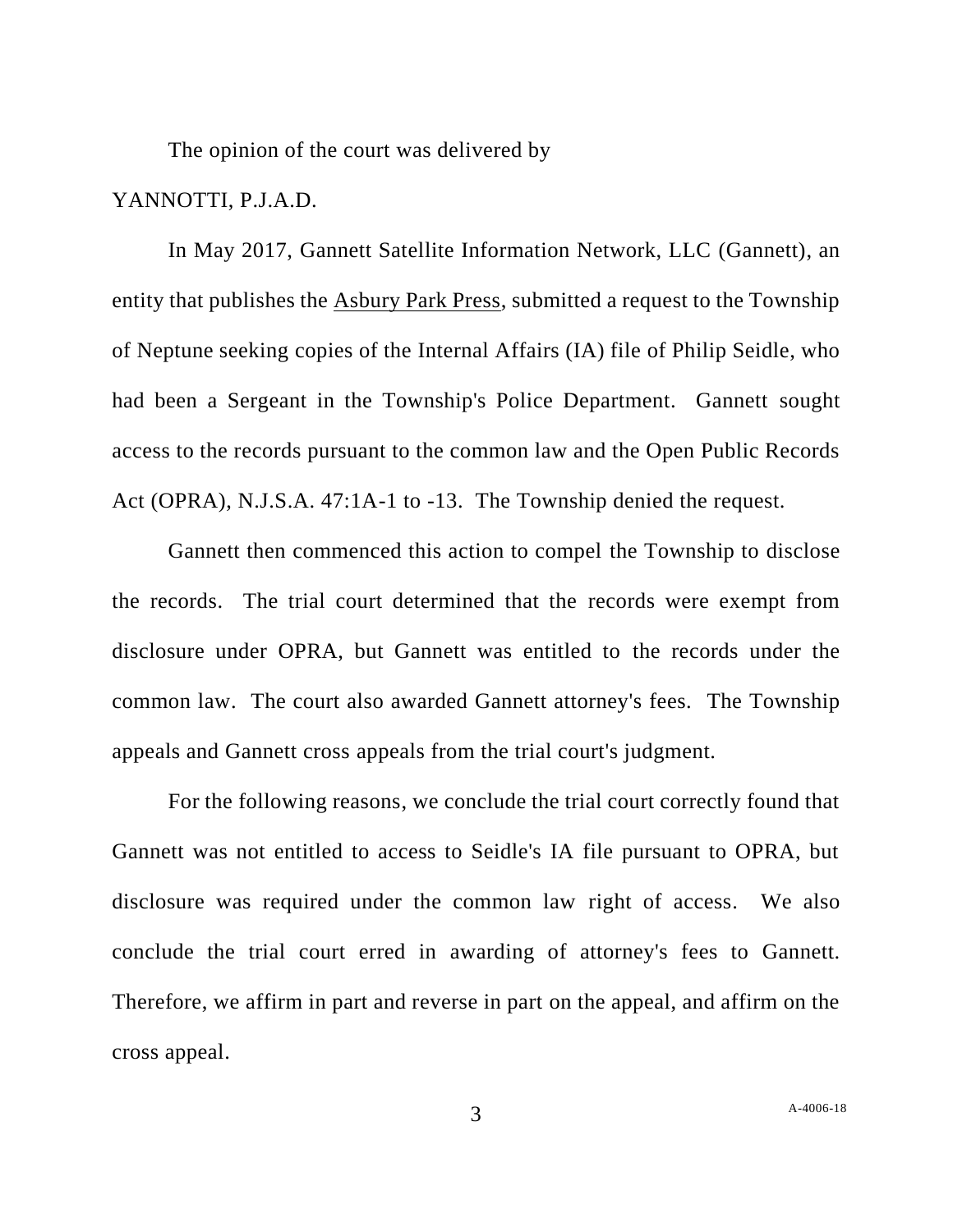On June 16, 2015, Seidle shot and killed his ex-wife Tamara near a heavily populated area of Asbury Park, using his service revolver, in the presence of their seven-year-old daughter. On March 10, 2016, Seidle pled guilty to aggravated manslaughter. He was later sentenced to a thirty-year prison term.

The Monmouth County Prosecutor's Office (MCPO) investigated the response of law enforcement to Tamara's death and on June 30, 2016, issued a report, which detailed its findings. In the report, the MCPO recounted the Seidles' history of domestic violence.

The MCPO described in detail seven specific incidents of domestic violence reported to the Neptune Township Police Department (NTPD) involving Seidle and Tamara that occurred between 1994 and 2015. The MCPO also described an additional domestic violence incident was reported to the Tinton Falls Police Department in 2012.

The MCPO's report also noted that seven calls had been made to the NTPD concerning the Seidles' child custody issues. In addition, Seidle or Tamara made seven "traditional" calls to the NTPD but they "did not touch in any way on their relationship . . . ."

I.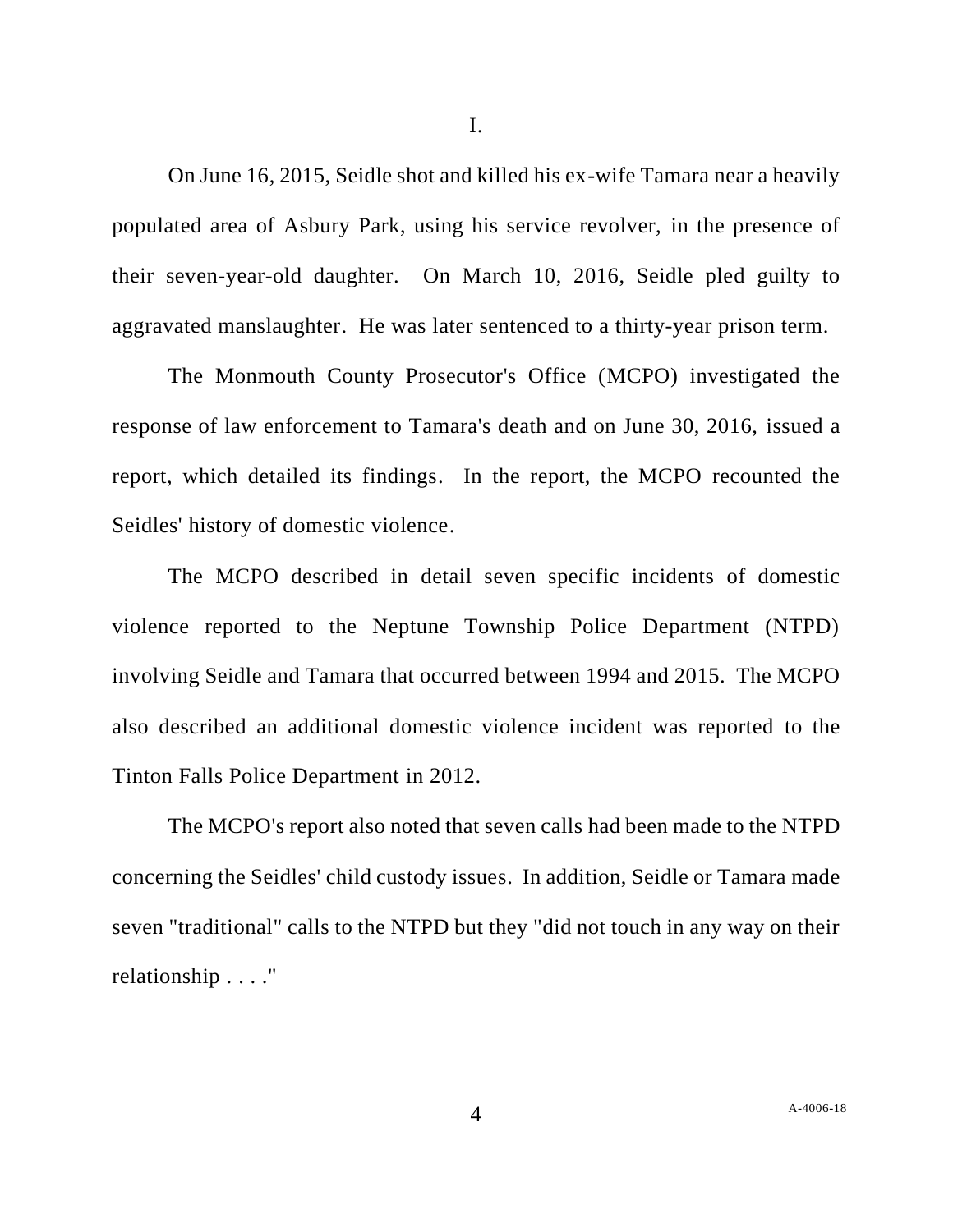The MCPO stated that its investigation had "disclosed a critical flaw in the domestic violence policies and procedures that currently exist statewide." It found "domestic violence incidents" that do not result in the "filing of criminal charges or a temporary restraining order may still call into question the fitnessfor-duty of a police officer."

The MCPO added that, "a police officer who has numerous [IA] complaints - either due to internal departmental policy violations or from complaints by citizens - raises a red flag which may warrant a fitness-for-duty evaluation by the agency." To address these concerns, the MCPO implemented an Early Warning System for all law enforcement agencies in Monmouth County.

By letter dated May 24, 2017, Gannett submitted a request to the Township for access to Seidle's IA file pursuant to OPRA and the common law. The Township denied the request. The Township provided Gannett a  $Vaughn<sup>1</sup>$ index describing the documents withheld, which related to twenty-eight separate incidents involving Seidle and his ex-wife.

<sup>&</sup>lt;sup>1</sup> Vaughn v. Rosen, 484 F.2d 820, 826–28 (D.C. Cir. 1973).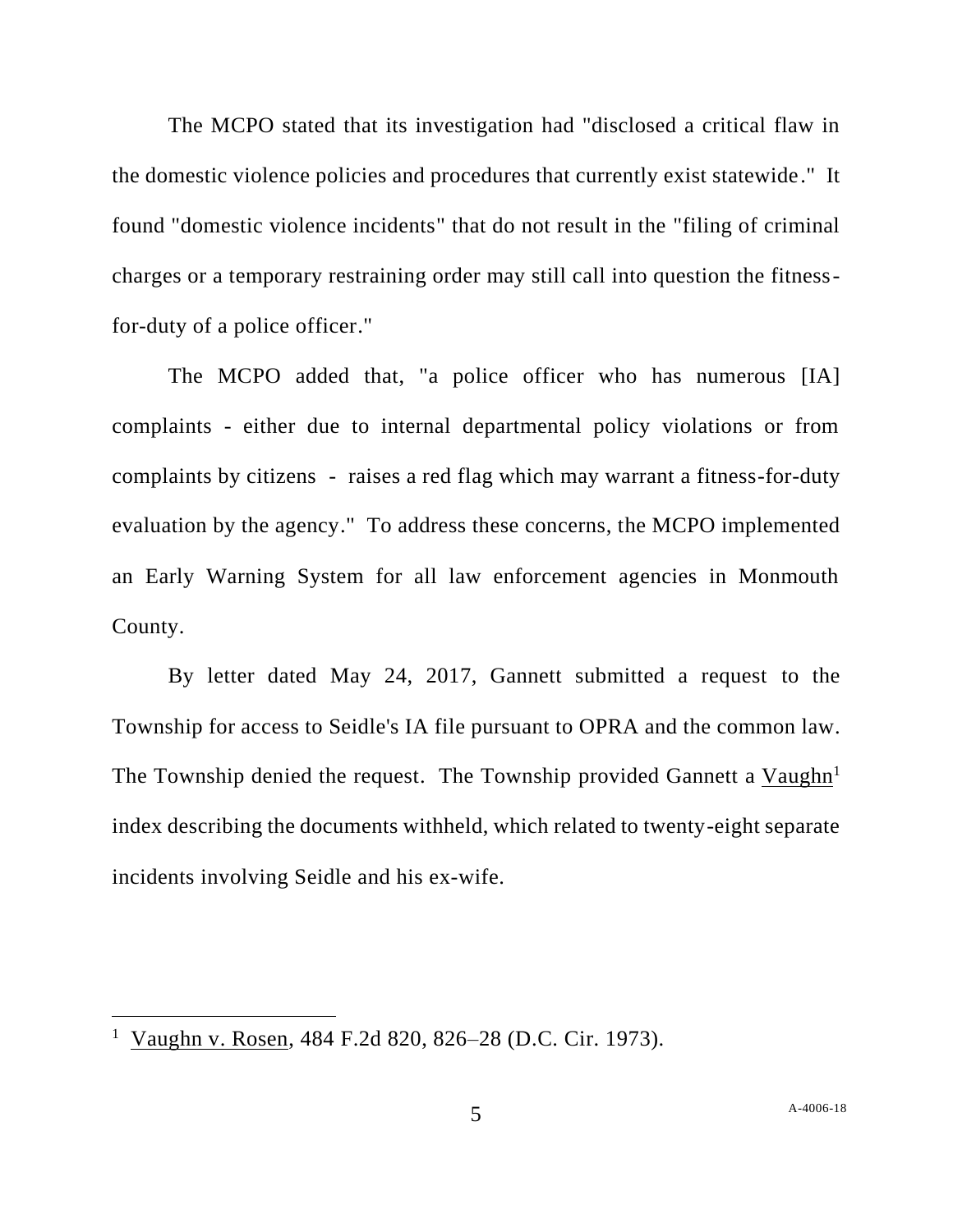On July 19, 2017, Gannett filed a verified complaint claiming that the Township's failure to provide it with access to Seidle's IA file was a violation of OPRA and the common law. The trial court entered an order requiring the Township to show cause why the relief sought in the complaint should not be granted. Thereafter, the Township filed a motion to dismiss the complaint.

The judge heard oral argument on the motion and ordered the Township to submit the records to the court for an in-camera review. By letter dated December 8, 2017, the attorney for the Township informed the court that Seidle opposed public disclosure of his IA file. The attorney stated that Seidle believed disclosure of the file would be an invasion of his privacy and prejudice him in the wrongful death action his children and Tamara's estate had brought against him.

Gannett objected to the court's consideration of the December 8, 2017 letter, and the judge conducted a telephone conference, in which she referred to the MCPO's report and an article that appeared in the Asbury Park Press on January 22, 2018, titled "Philip Seidle, Killer Cop: Ex-Wife 'did not become a victim until I killed her.'" The author of the article obtained information from several sources, including police reports, the MCPO's report, public court documents, and letters and records provided by Seidle.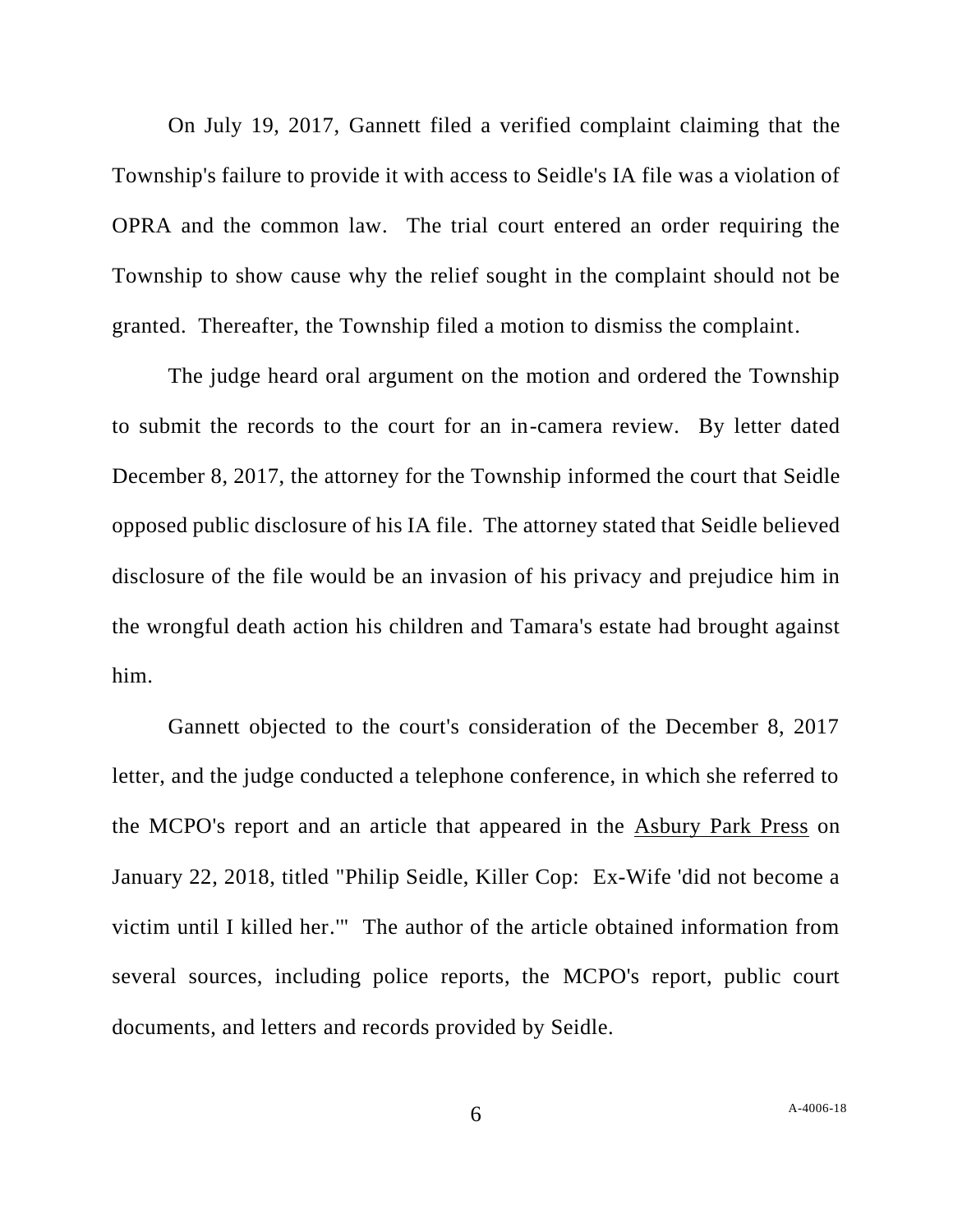On August 1, 2018, the judge filed a written opinion on Gannett's complaint. The judge noted that the file contained several types of documents, including IA investigative reports, citizen complaints, police and incident reports, fitness-for-duty evaluations, disciplinary notices and decisions, domestic violence records, and newspaper articles. The documents were dated from March 27, 1994, through May 10, 2016.

The judge stated that all but six of the twenty-eight incidents reflected in the Township's Vaughn index had been publicly disclosed, and facts related to the domestic violence incidents were disclosed in the MCPO's report. The judge noted, however, that the IA file "provides far more detail about the previously disclosed events" than the MCPO's report or the Asbury Park Press article.

The judge determined that the records were exempt from disclosure under OPRA. The judge noted that the Attorney General's Internal Affairs Policy and Procedures (IAPP) governed IA investigations by local law enforcement agencies. The IAPP, which was first issued in 1991 and thereafter amended, provides that records pertaining to such investigations are confidential.

The judge noted that N.J.S.A. 40A:14-181 required all law enforcement agencies to adopt and implement guidelines consistent with the IAPP, thereby bestowing "the imprimatur of statutory authority on the IAPP." The judge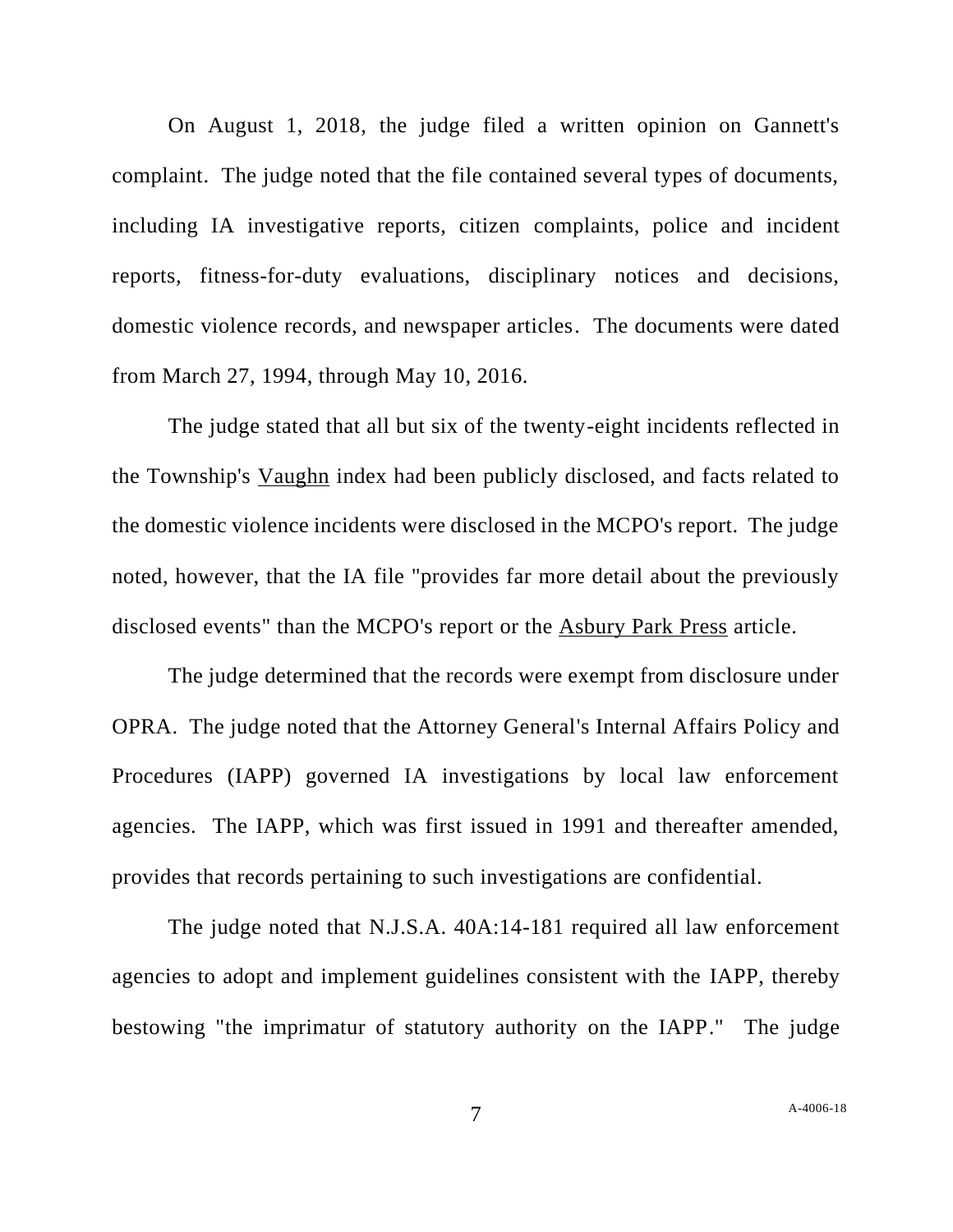concluded that "because the confidentiality provisions of the IAPP had been codified by statute," the records are exempt from disclosure under OPRA pursuant to N.J.S.A. 47:1A-9, which provides that OPRA shall not abrogate any grant of confidentiality otherwise established by statute.

The judge then considered whether Gannett was entitled to access to the entire IA file under the common law right of access to public records and conducted the balancing required by Loigman v. Kimmelman, 102 N.J. 98, 113 (1986). The judge stated that facts concerning most of the incidents recorded in Seidle's IA file had already been disclosed by the MCPO's report or the Asbury Park Press article and that denying access "would be tantamount to closing the barn door after the horse has bolted."

The judge recognized that there were important public policy considerations favoring confidentiality of the records but found that the unique circumstances of the case weighed in favor of disclosure. Those facts included the "widespread media attention" received by the case and that "[r]umors regarding the Seidles' history of domestic violence resulted in a public outcry by citizens who questioned how such a tragedy could have occurred at the hands of a police officer."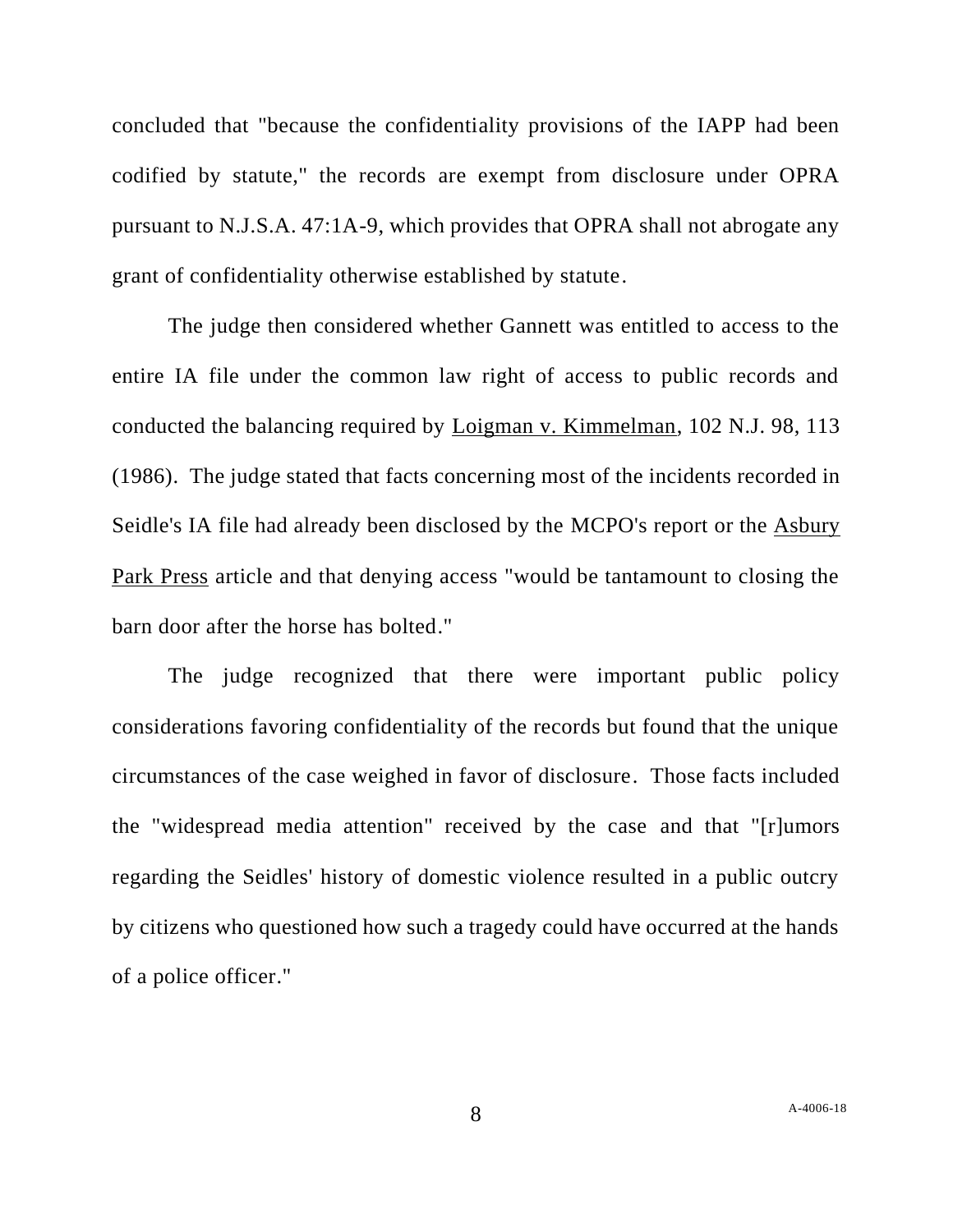The judge noted that "Seidle voluntarily provided information from his [IA] file to the [Asbury Park Press] and waived any claim that the information is private." Furthermore, "[t]here [was] nothing about the nature of the [IA] incidents or the manner in which they were reported, that would lead [the] court to conclude that disclosure of part or all of the records would deter citizens or fellow officers from reporting police misconduct." The judge stated that the potential harm from disclosure was minimal because much of the information was already public and that any harm from disclosure could be mitigated by redactions that would protect the identity of other officers, complainants, or witnesses.

The judge further found that the public was "entitled to answers regarding how an officer with twenty-one . . . police involved reports of conflict with his wife, could remain on the police force, armed with a weapon that was used to murder his ex-wife." The judge stated that the public had "a right to inquire whether existing policies were in place to adequately address officers at risk or whether recent reforms or policies [had] gone far enough." The judge found that because Seidle had already pleaded guilty and would "remain in prison for decades, disclosure [would] not interfere with any investigative or disciplinary proceedings."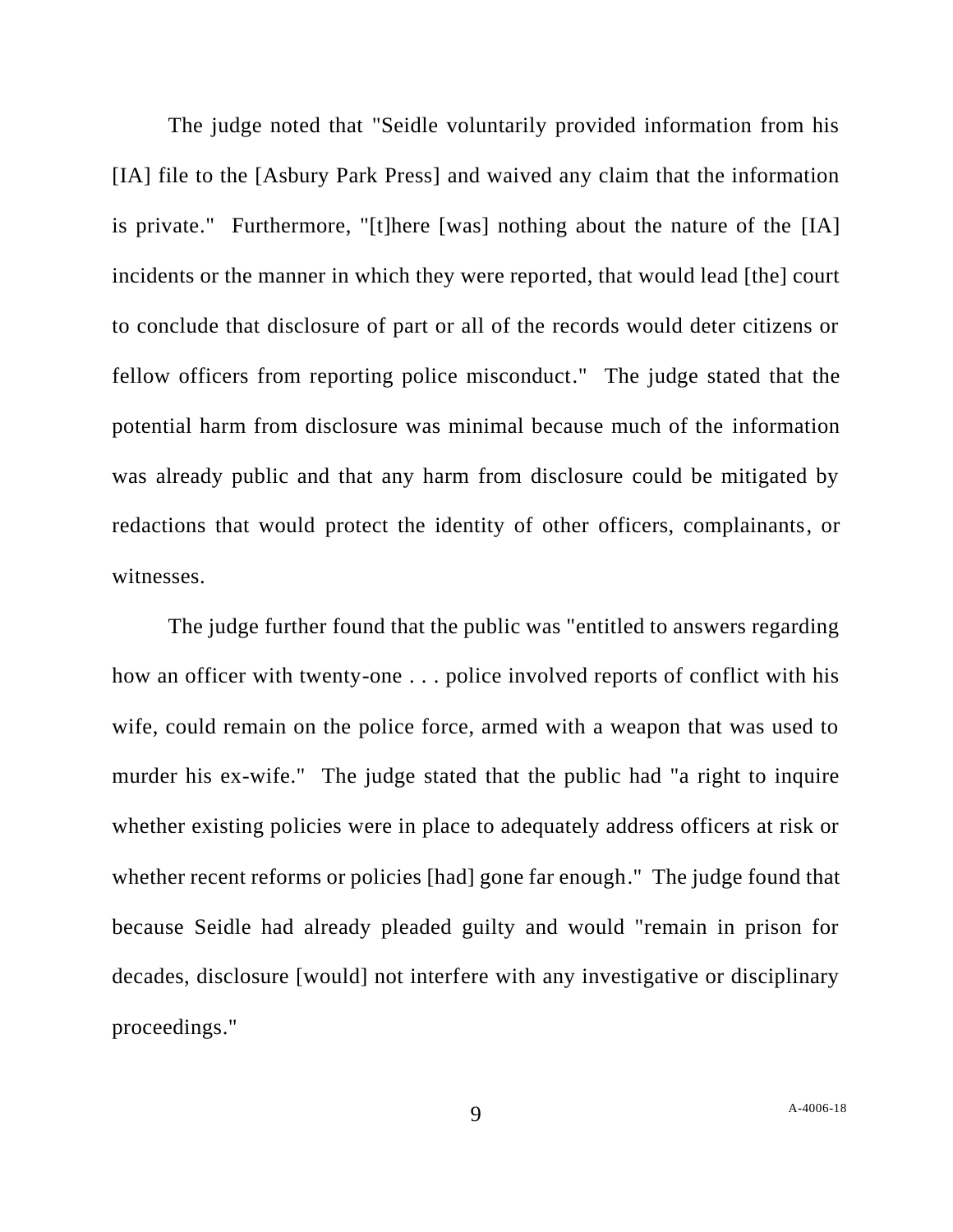The judge also considered whether Gannett was entitled to the award of attorney's fees. The judge found that were it not for the court's decision, the records would not be disclosed. The judge decided, however, that because Gannett did not prevail on the OPRA claim, only a partial fee award was appropriate. The judge stated that the parties should confer and attempt to resolve the reasonable attorney's fees that should be awarded to Gannett.

The judge memorialized her decision in an order filed on August 1, 2018. Thereafter, the court granted motions by the Monmouth County Chiefs of Police Association (MCCPA) and the New Jersey State Association of Chiefs of Police (NJSACP) for leave to participate in the case as amici curiae.

On August 16, 2018, the Township filed a motion for reconsideration of the August 1, 2018 order. The judge heard oral argument and on May 13, 2019, filed an order and written opinion denying the Township's motion for reconsideration and awarding Gannett \$85,665.13 in attorney's fees and \$472.99 in costs. The judge stayed her orders pending appeal. The Township appeals and Gannett cross appeals from the court's August 1, 2018, and August 16, 2018, orders.

We granted motions for leave to appear as amici curiae by: New Jersey State League of Municipalities, New Jersey Institute of Local Government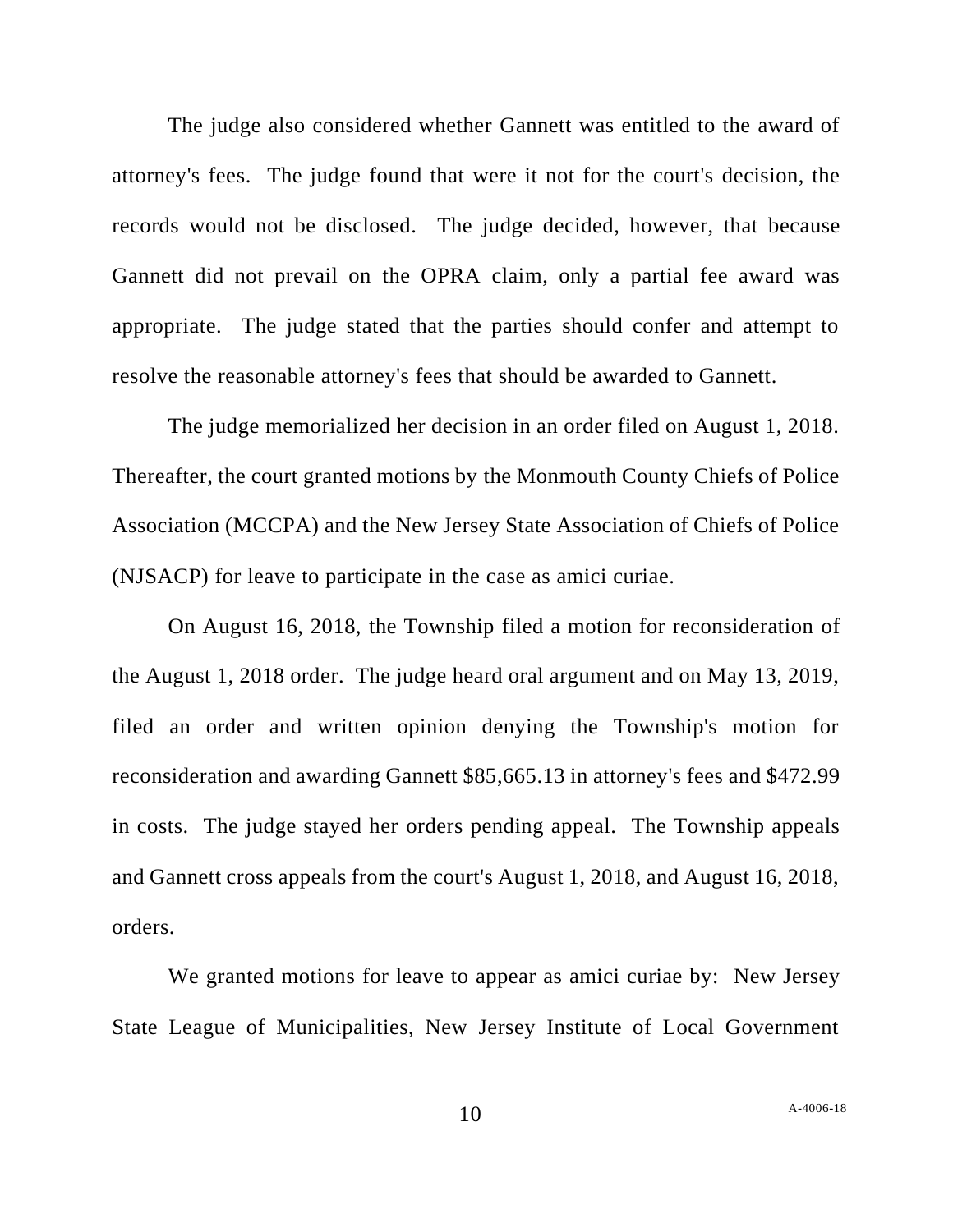Attorneys and New Jersey School Boards Association (collectively, the NJLM); the New Jersey State Policeman's Benevolent Association (NJSPBA); the Attorney General of New Jersey; and American Civil Liberties Union of New Jersey, Association of Criminal Defense Lawyers of New Jersey, Libertarians for Transparent Government, Latino Leadership Alliance of New Jersey and New Jersey Foundation for Open Government (collectively, the ACLU-NJ). The MCCPA and NJSACP also have participated in the appeal as amici curiae.

On November 13, 2019, the Attorney General informed the court that, pursuant to his authority under the IAPP, he intended to release Seidle's IA file, with certain redactions. On December 2, 2020, the Attorney General notified the court that he had provided the redacted IA file to all parties and amici curiae and that he would be making the records available to the public that same day.

#### II.

On appeal, the Township argues: (1) the trial court misapplied the common law balancing test by ruling that the public was entitled to Seidle's IA file; (2) the court erred by awarding Gannett counsel fees under the common law; and (3) the hourly fees of Gannett's attorneys should be reduced since they are "out-of-step" with fees commonly awarded in matters involving requests for public records.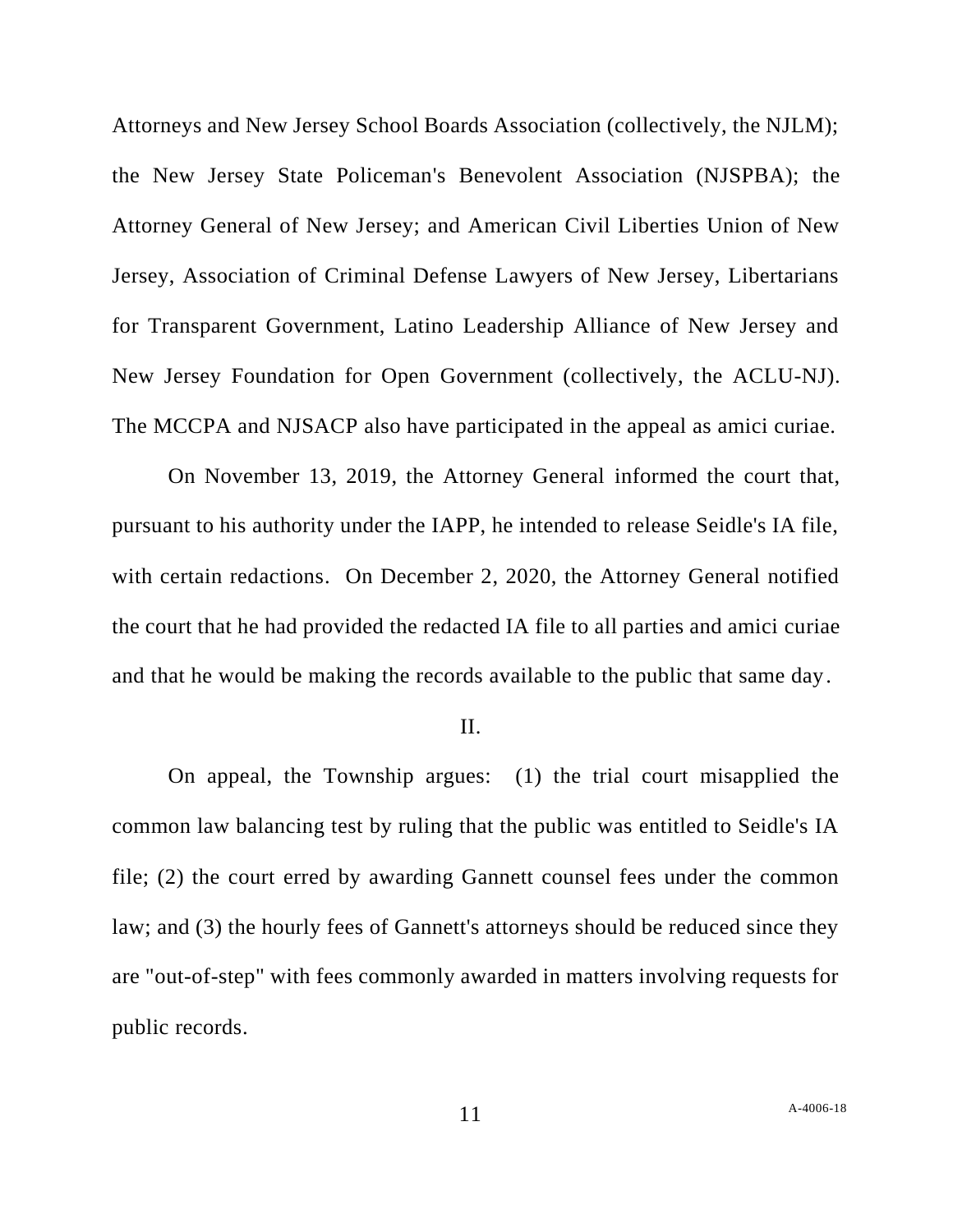In responding to the Township's appeal and in support of its cross appeal, Gannett argues: (1) the trial court correctly ruled that it is entitled to the requested records under the common law; (2) it is entitled to an award of attorney's fees under the common law; (3) the court did not abuse its discretion in the amount of attorney's fees awarded; (4) the court did not err by denying the Township's motion for reconsideration; and (5) it was entitled to the records under OPRA.

The Attorney General argues: (1) law enforcement IA records are not accessible under OPRA and can only be disclosed, if at all, pursuant to court order; and (2) attorney's fees are not available in actions brought under the common law right of access. The Attorney General does not take a position on whether the trial court erred in ordering release of Seidle's IA file under the common law.

The MCCPA contends: (1) the trial court did not consider relevant factors in concluding that Gannett has a common law right of access to Seidle's IA records; and (2) the MCPO's internal review did not constitute a definitive executive act authorizing disclosure of all IA reports related to Seidle.

In addition, the NJLM argues: (1) there is no authority for the award of attorney's fees under the common law right of access to public records; (2) a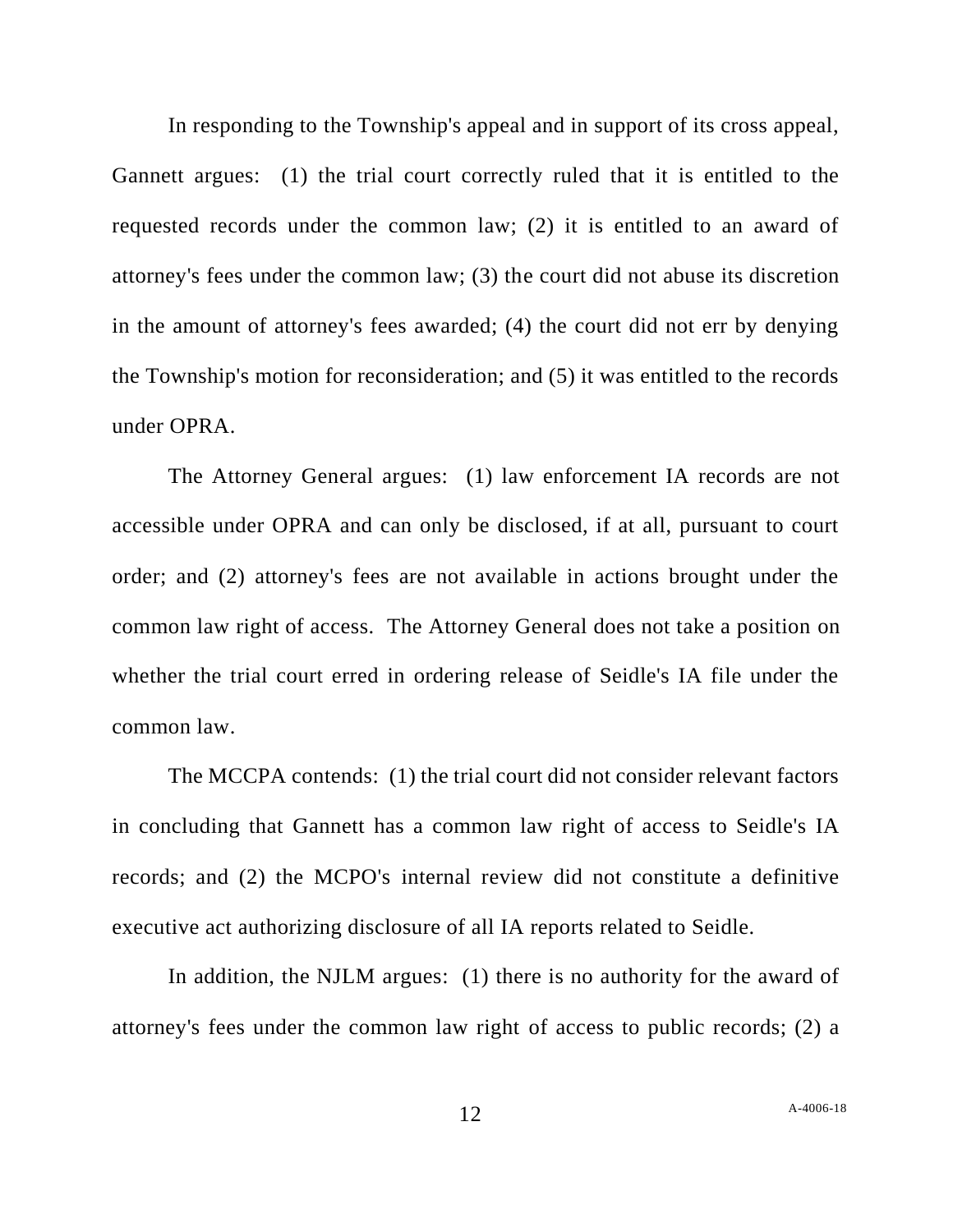custodian of records cannot be expected to assume the function of weighing the factors relevant under the common law in determining whether to release an IA file especially where there is no right of access to these records under OPRA; (3) the court erred in balancing Gannett's interest in access against the Township's interest in confidentiality; and (4) the counsel fees awarded were neither reasonable nor appropriate.

The NJSACP contends: (1) the trial court failed to consider the Statewide ramifications of publicly releasing IA documents to a newspaper and the effect such disclosure will have on future IA investigations; and (2) the trial court failed to properly consider the Attorney General's IAPP as part of the balancing test for the common law right of access to public records.

Furthermore, the NJSPBA contends: (1) the trial court correctly denied Gannett access to the requested documents under OPRA; and (2) the court erred by granting Gannett access to the documents under the common law.

Finally, the ACLU-NJ argues: (1) public access to IA files greatly benefits the public and police officers; (2) the Attorney General's IAPP does not exempt documents from access under OPRA; (3) the trial court correctly concluded that access to Seidle's IA file should be granted under the common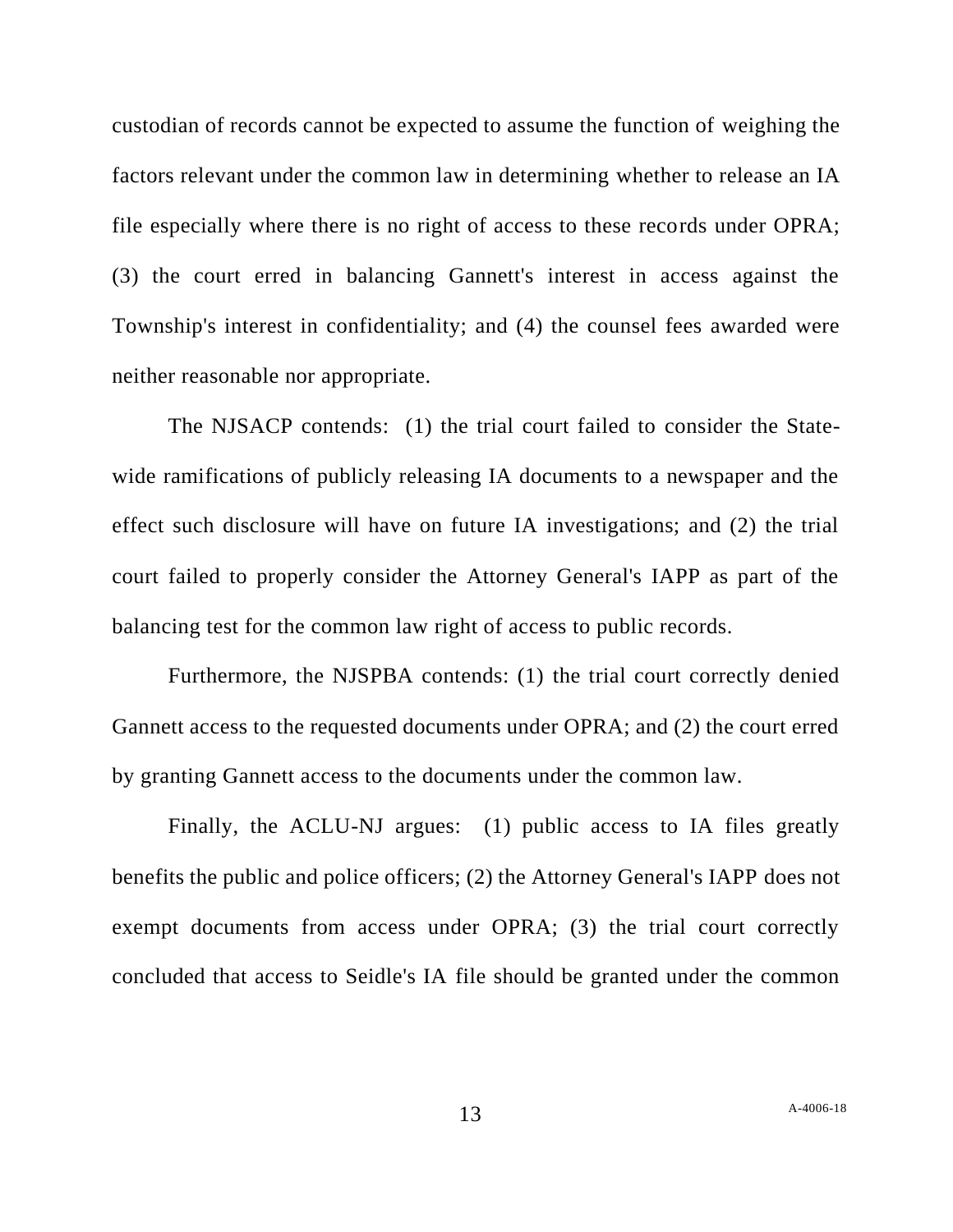law; and (4) the trial court correctly determined that Gannett was entitled to attorney's fees under the common law.

## III.

We first consider whether the issues raised on the appeal and cross appeal are moot in light of the Attorney General's release of Seidle's IA file. We conclude that the issues raised are not moot.

Mootness is a threshold "determination rooted in the notion that judicial power is to be exercised only when a party is immediately threatened with harm." Betancourt v. Trinitas Hosp., 415 N.J. Super. 301, 311 (App. Div. 2010) (citing Jackson v. Dep't of Corr., 335 N.J. Super. 227, 231 (App. Div. 2000)). "An issue is 'moot' when the decision sought in the matter, when rendered, can have no practical effect on the existing controversy." Greenfield v. N.J. Dep't of Corr., 382 N.J. Super. 254, 257-58 (App. Div. 2006) (quoting N.Y. Susquehanna & W. Ry. Corp. v. State Dep't of Treasury, Div. of Tax'n, 6 N.J. Tax 575, 582 (Tax Ct. 1984)).

In this case, the trial court awarded Gannett attorney's fees because it prevailed on its claim under the common law right of access. The Attorney General's release of Seidle's IA file does not affect the order awarding Gannett attorney's fees. Moreover, the issue of whether Gannett is entitled to access to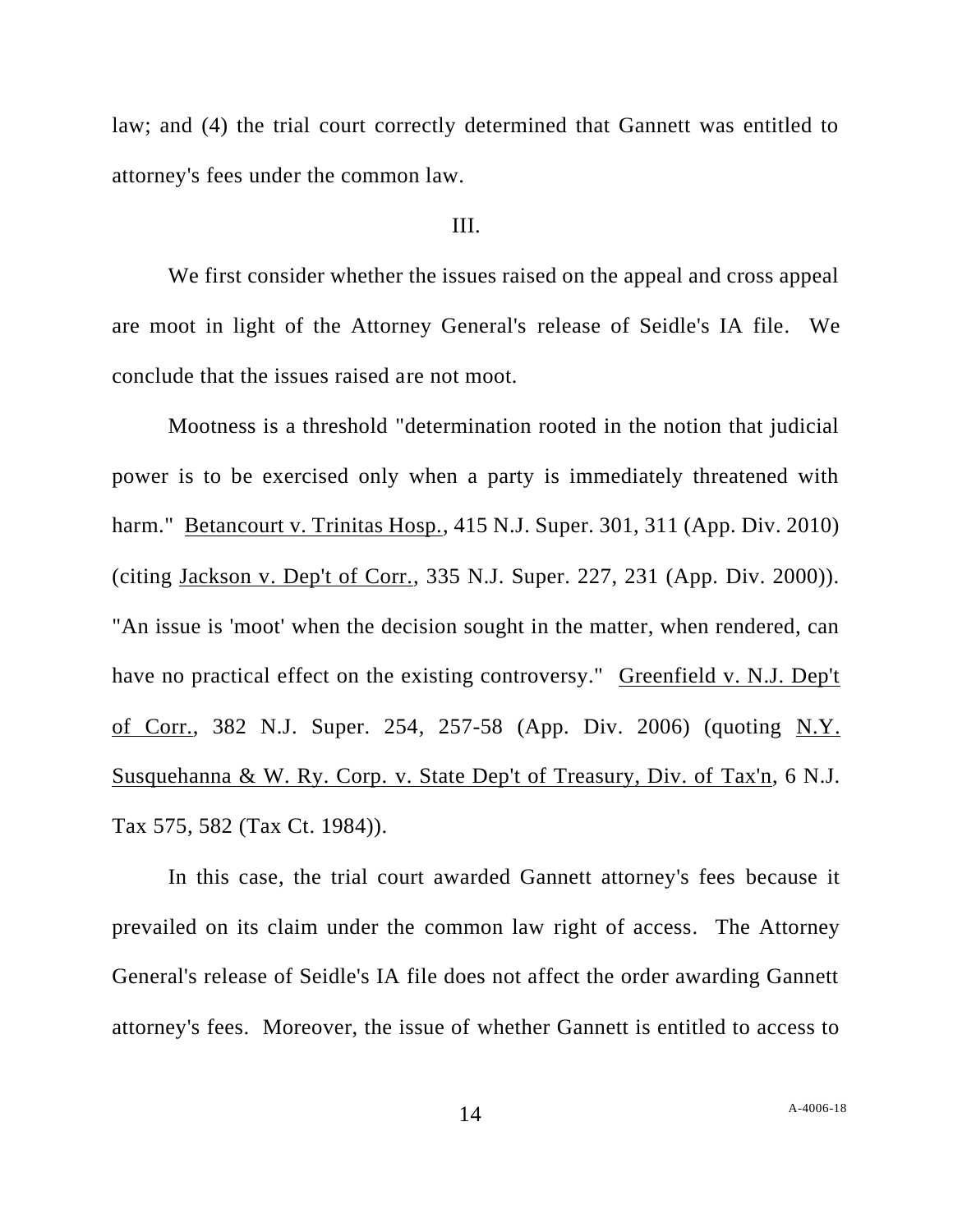the records under the common law is not moot because that finding was the basis for the award of attorney's fees. In addition, the issue of whether Gannett is entitled to access to the records under OPRA is not moot because Gannett contends it is entitled to the award of counsel fees under either OPRA or the common law. Therefore, we will address the issues raised in the appeal and cross appeal.

#### IV.

Gannett argues that the trial court erred by finding it was not entitled to access to the IA file under OPRA. "The trial court's determinations with respect to the applicability of OPRA are legal conclusions subject to de novo review." O'Shea v. Twp. of W. Milford, 410 N.J. Super. 371, 379 (App. Div. 2009).

OPRA generally provides that the public is entitled to access to certain government records. N.J.S.A. 47:1A-1. However, OPRA expressly provides that "personnel or pension records of any individual in the possession of a public agency, including but not limited to records relating to any grievance filed by or against an individual, shall not be considered a government record and shall not be made available for public access" except in certain limited circumstances. N.J.S.A. 47:1A-10. One of the limited exceptions is when such records are "required to be disclosed by another law." Ibid.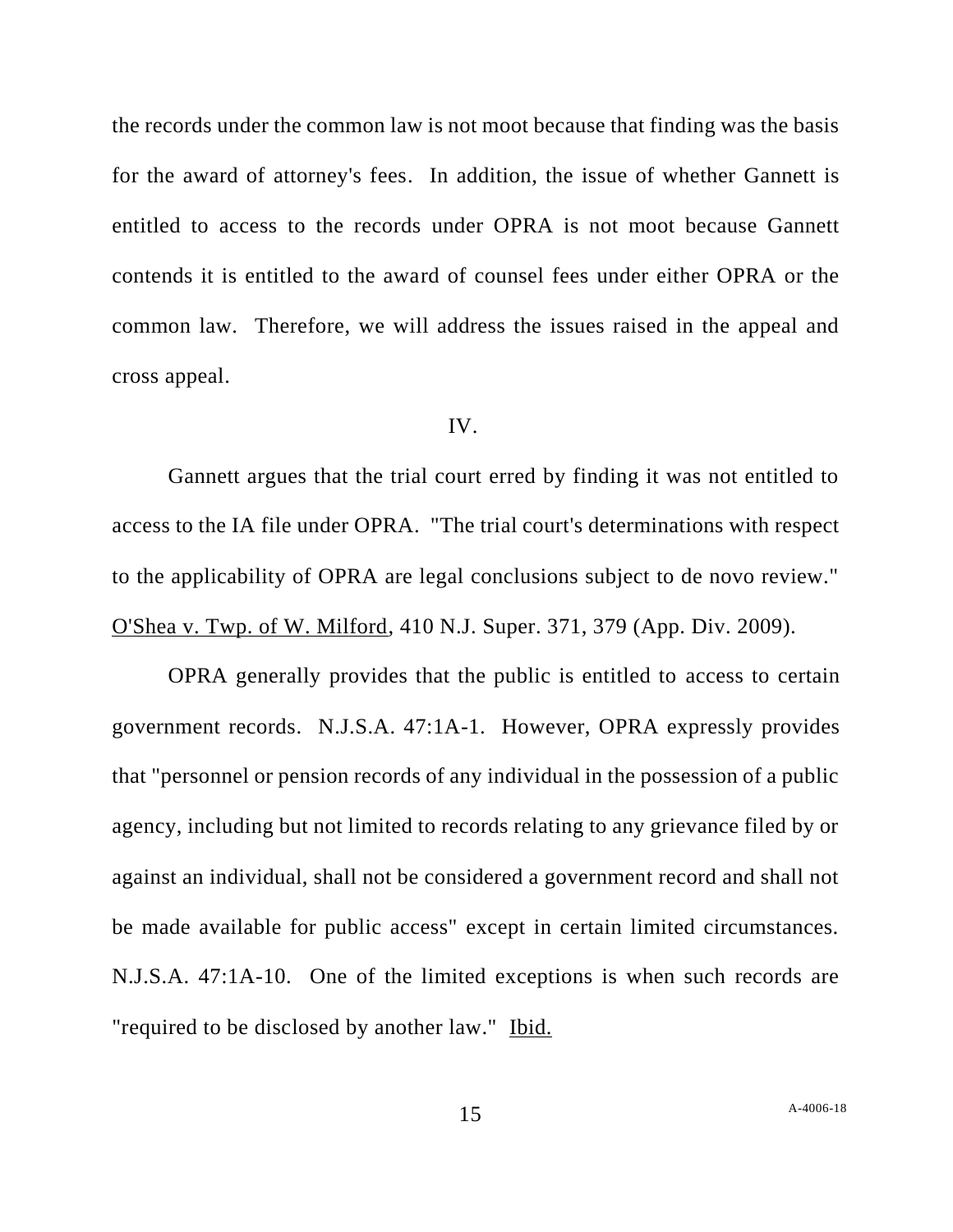OPRA also provides that the provisions of N.J.S.A. 47:1A-5, which governs access to government records, "shall not abrogate any exemption of a public record or government record from public access heretofore made pursuant to . . . any other statute." N.J.S.A. 47:1A-9(a). In addition, OPRA states that nothing in N.J.S.A. 47:1A-5 shall

> abrogate or erode any executive or legislative privilege or grant of confidentiality heretofore established or recognized by the Constitution of this State, statute, court rule or judicial case law, which privilege or grant of confidentiality may duly be claimed to restrict public access to a public record or government record.

[N.J.S.A. 47:1A-9(b).]

In Fraternal Order of Police, Newark Lodge Number 12 v. City of Newark, the plaintiff challenged an ordinance that permitted the City of Newark to create a civilian oversight board that was intended "to provide a greater role for civilian participation in the review of police internal investigations and in the resolution of civilian complaints." 244 N.J. 75, 80 (2020). The Court held that the creation of the board was permitted by law and that the board could investigate citizen complaints of police misconduct. Id. at 80-81.

The Court held, however, that the board could not "exercise its investigatory powers when a concurrent investigation [was being] conducted by the Newark Police Department's [IA] unit." Id. at 81. The Court stated IA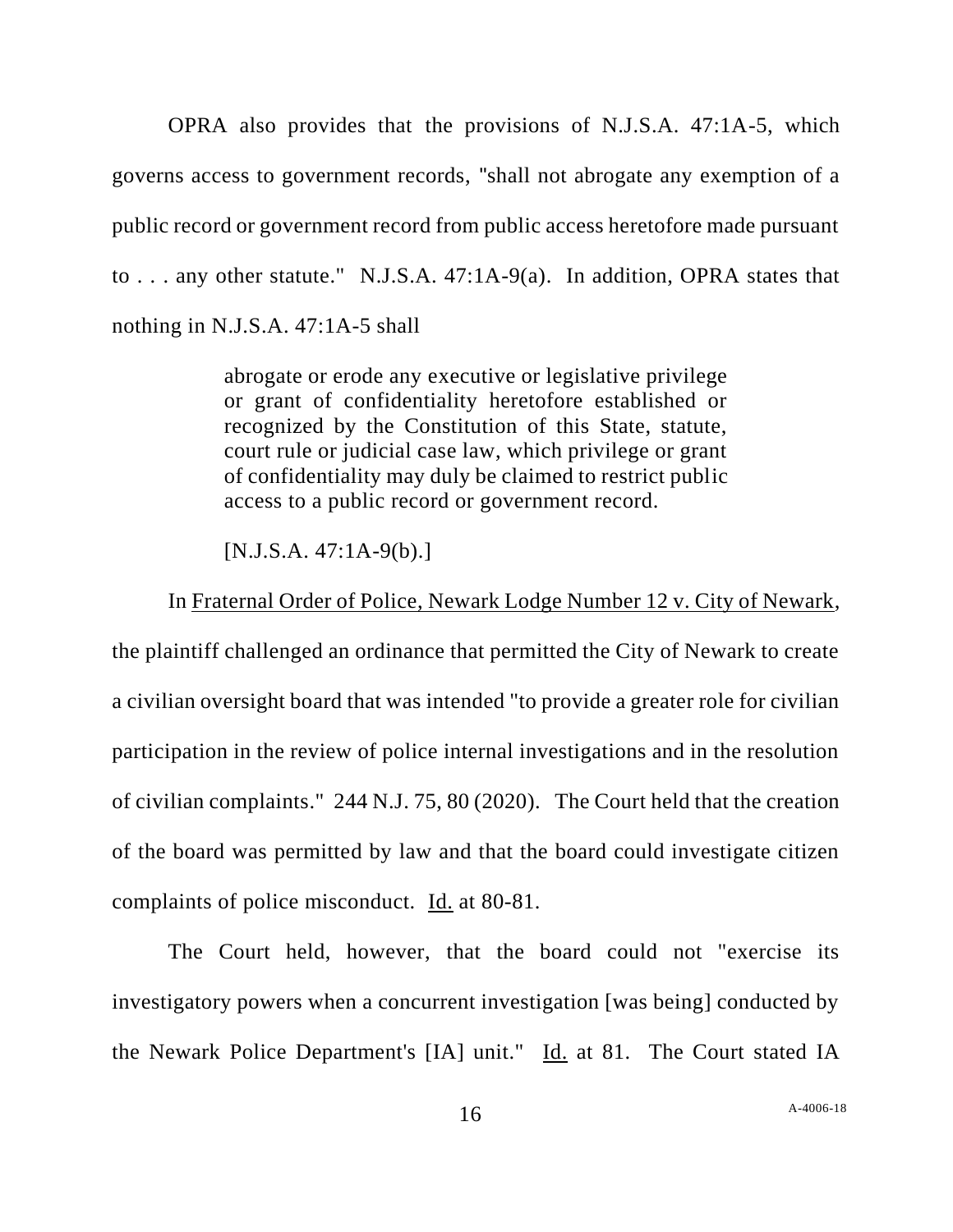investigations are "carefully regulated by law" and must be conducted under the supervision of the police chief and comply with procedures established by Newark's Public Safety Director and the IAPP. Ibid. The Court concluded that concurrent investigations would "conflict with specific requirements imposed on IA investigations and their results." Ibid.

In reaching that decision, the Court considered the IAPP. The Court noted that the Attorney General was authorized under N.J.S.A. 52:17B-4(d), "to adopt rules and regulations for the efficiency of the Department of Law and Public Safety's work and administration" and that he exercised that authority in 1991 when issuing the IAPP. Id. at 100. Among the mandatory provisions of the IAPP, is a requirement that "each agency establish and maintain a confidential process." Id. at 101. In 1996, the Legislature enacted N.J.S.A. 40A:14-181, which required all law enforcement agencies in the State to implement guidelines consistent with the IAPP. Ibid.

The Court found that "[s]ection 181 effectively made the . . . IAPP required policy for all municipal law enforcement agencies in New Jersey." Ibid. It concluded that "the Legislature plainly intended that the Attorney General's standards and protocols be followed uniformly by law enforcement agencies . . . ." Id. at 103.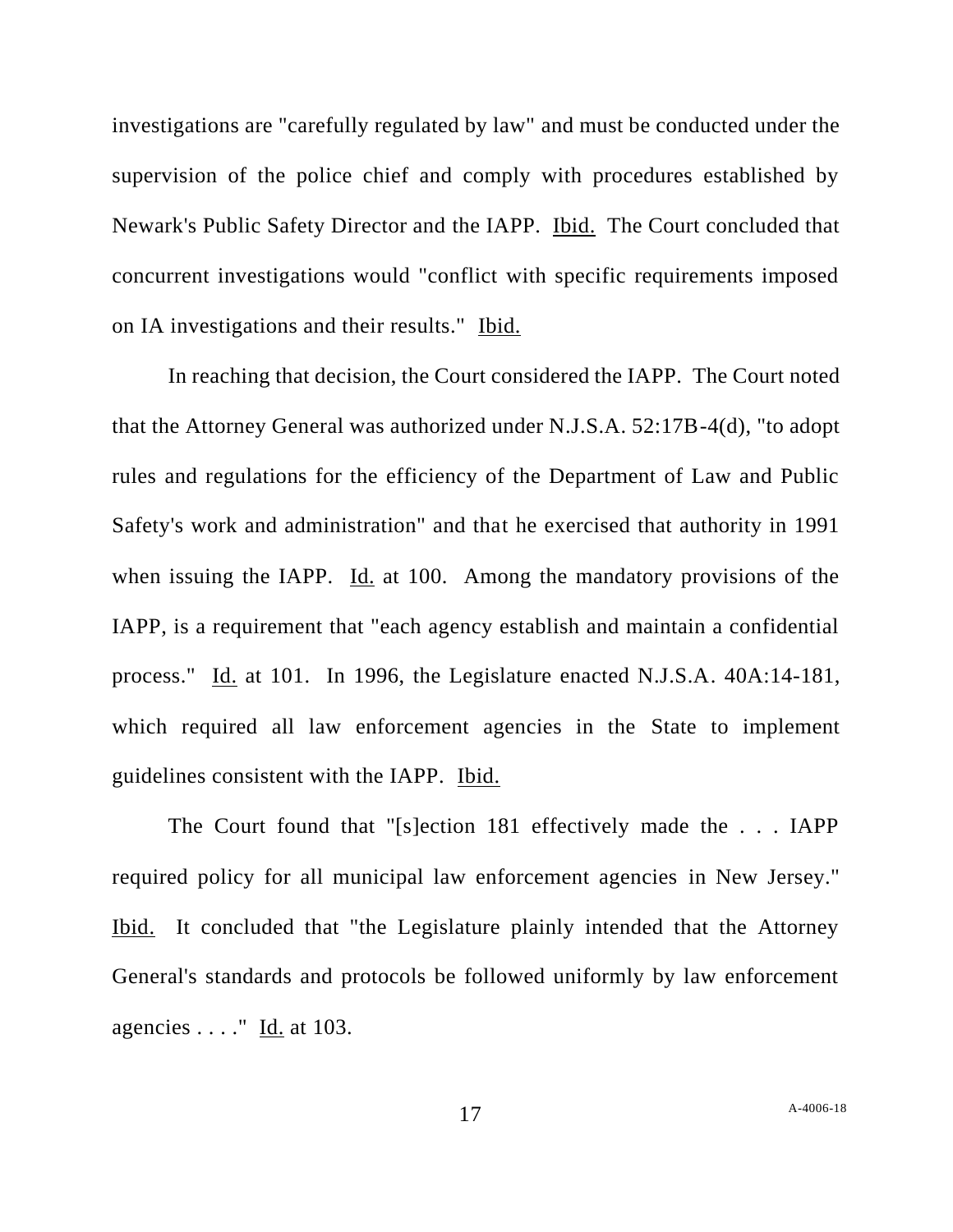The Court further found that N.J.S.A. 40A:14-181 and N.J.S.A. 40A:14-

118, which governs the creation of a police force and the powers and duties of the police chief, "together, create an IA function that is, in the aspects discussed, rigidly regulated." Id. at 105. The Court explained that:

> The Legislature, when requiring all local law enforcement agencies to adopt the Attorney General's IAPP, had to have been cognizant of the IAPP's patent intent to . . . strictly preserve the confidentiality of the IA process for reasons that the Attorney General has explained. In argument to this Court, the Attorney General emphasizes the premium placed on confidentiality during the investigatory process, finding it necessary to encourage and protect those who come forward with complaints or evidence of police misconduct or problematic behavior . . . . Although that policy is not ours to determine, those guiding principles have been plain on the face of the IAPP since its first iteration.

> The Attorney General's protocols allow for careful factual development and protective procedures designed to ensure confidentiality of information collected and thus to encourage people to come forward and cooperate, sure of that confidentiality . . . . It is a key feature insisted upon in the [IAPP]. And the Legislature has required law enforcement agencies . . . to implement it as the Attorney General has directed. N.J.S.A. 40A:14-181. There is no flexibility on that point.

> Thus, under present law, the IA process must remain a self-contained, confidential process as designed with respect to the personnel selected and trained to perform such investigations, responsive to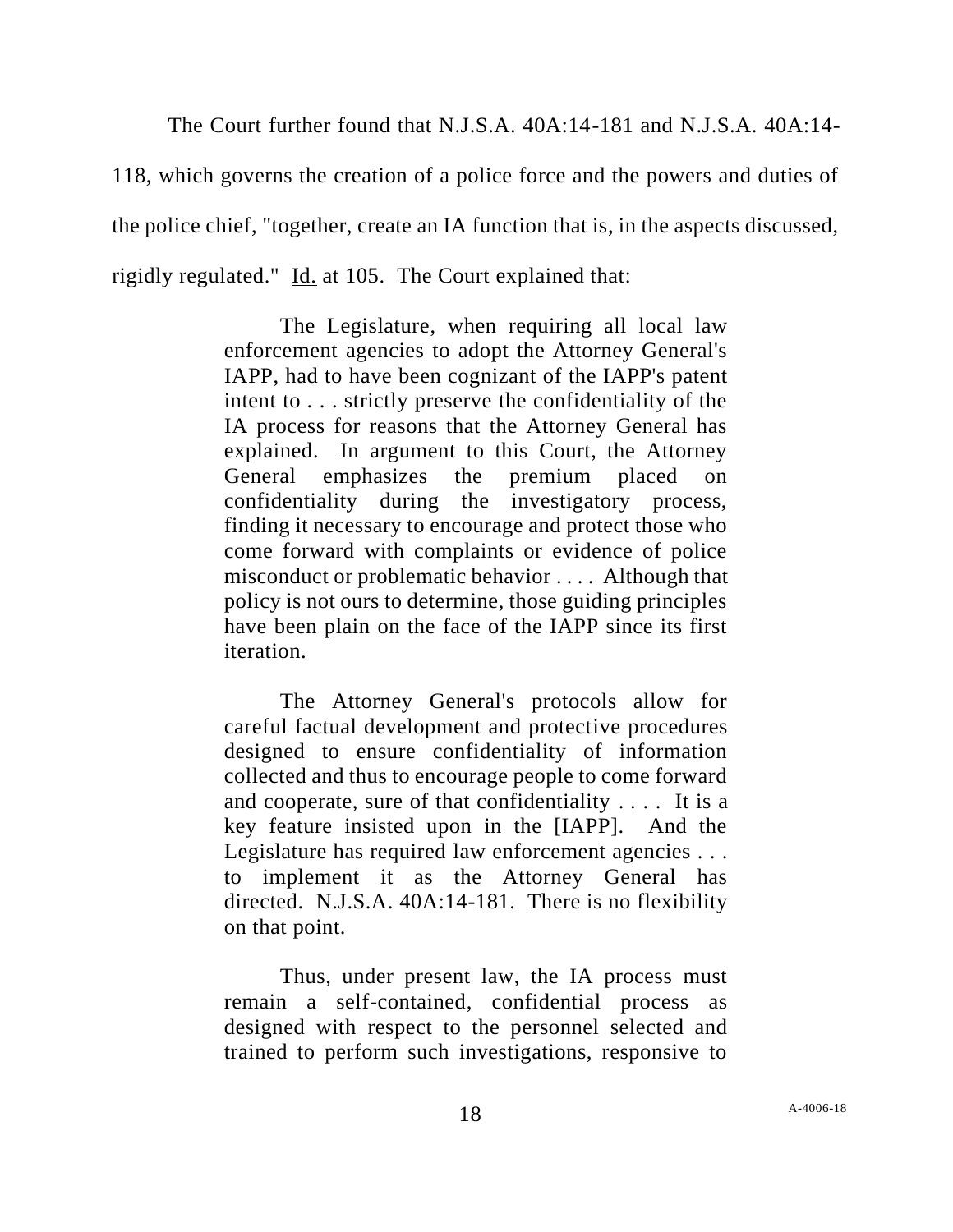the chief who has ultimate responsibility for the IA operation, and separated on a reporting basis from others on the force. . . . The process and the information gathered in such investigations is subject to strict confidentiality requirements, as currently mandated by the [IAPP], with which local law enforcement agencies are compelled by section 181 to comply.

[Id. at 105-07.]

The Court stated that an investigation by a municipal civilian review board during an ongoing IA investigation would "interfere[] with the intended purpose of section 181's and the IAPP's requirements." Id. at 107.

After Fraternal Order of Police was decided, a panel of this court issued its opinion in Libertarians for Transparent Government v. Cumberland County, 465 N.J. Super. 11 (App. Div. 2020), certif. granted, 245 N.J. 38 (2021). In that case, a corrections officer was charged in a Preliminary Notice of Disciplinary Action (PNDA) with misconduct related to improper fraternization with inmates. Id. at 13.

After the officer cooperated in an investigation that led to charges against four other officers, he was allowed to retire in good standing pursuant to a settlement agreement and the disciplinary charges against him were dismissed. Id. at 14. The plaintiff submitted a request to Cumberland County for a copy of the settlement agreement claiming it was a government record that was subject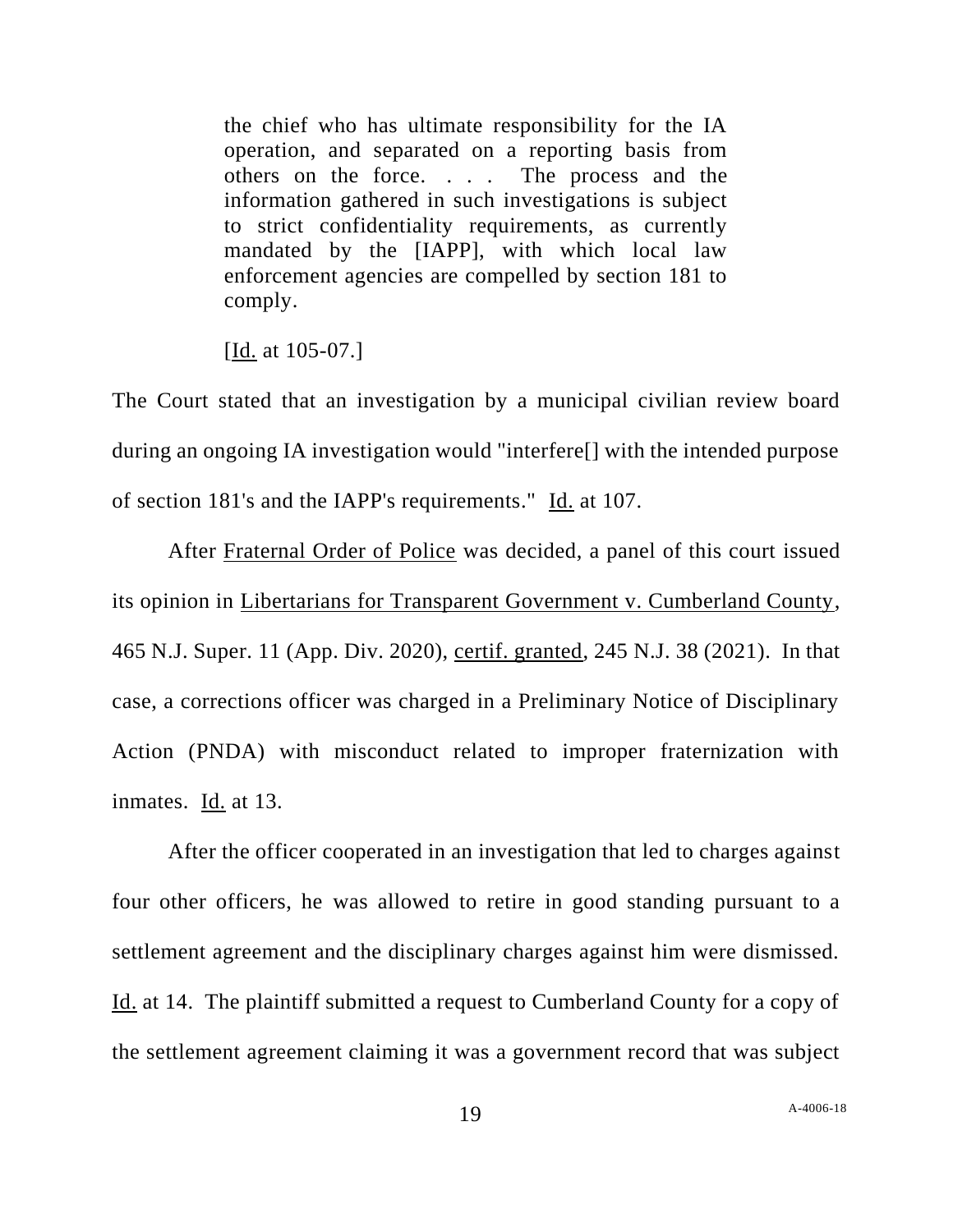to disclosure under OPRA. Ibid. The County denied access to the document and the plaintiff brought an OPRA action in the Superior Court seeking access to the document. Id. at 14-15. The trial court found that the plaintiff was entitled to access under OPRA and ordered the County to release the settlement agreement with redactions. Id. at 15. The appellate panel reversed. Id. at 13.

Relying on the language in N.J.S.A. 47:1A-10, the panel noted that "a public employee's disciplinary records are personnel records not subject to public access under [OPRA]." Id. at 20. The court held that "[s]ettlement agreements by public agencies to resolve internal disciplinary charges" also are exempt from disclosure under N.J.S.A. 47:1A-10. Id. at 23. The court remanded the matter to the trial court to determine whether the settlement agreement should be released under the common law right of access to public records. Id. at 30-31.

Thereafter, a panel of this court rendered its decision in In re Attorney General Law Enforcement Directive Numbers 2020-05 and 2020-6, 465 N.J. Super. 111 (App. Div.), certif. granted, 244 N.J. 447 (2020). In that case, several law enforcement agencies challenged the Attorney General's directives, which required, among other things, every law enforcement agency in the State to publish, each calendar year, "a synopsis of all complaints in which an officer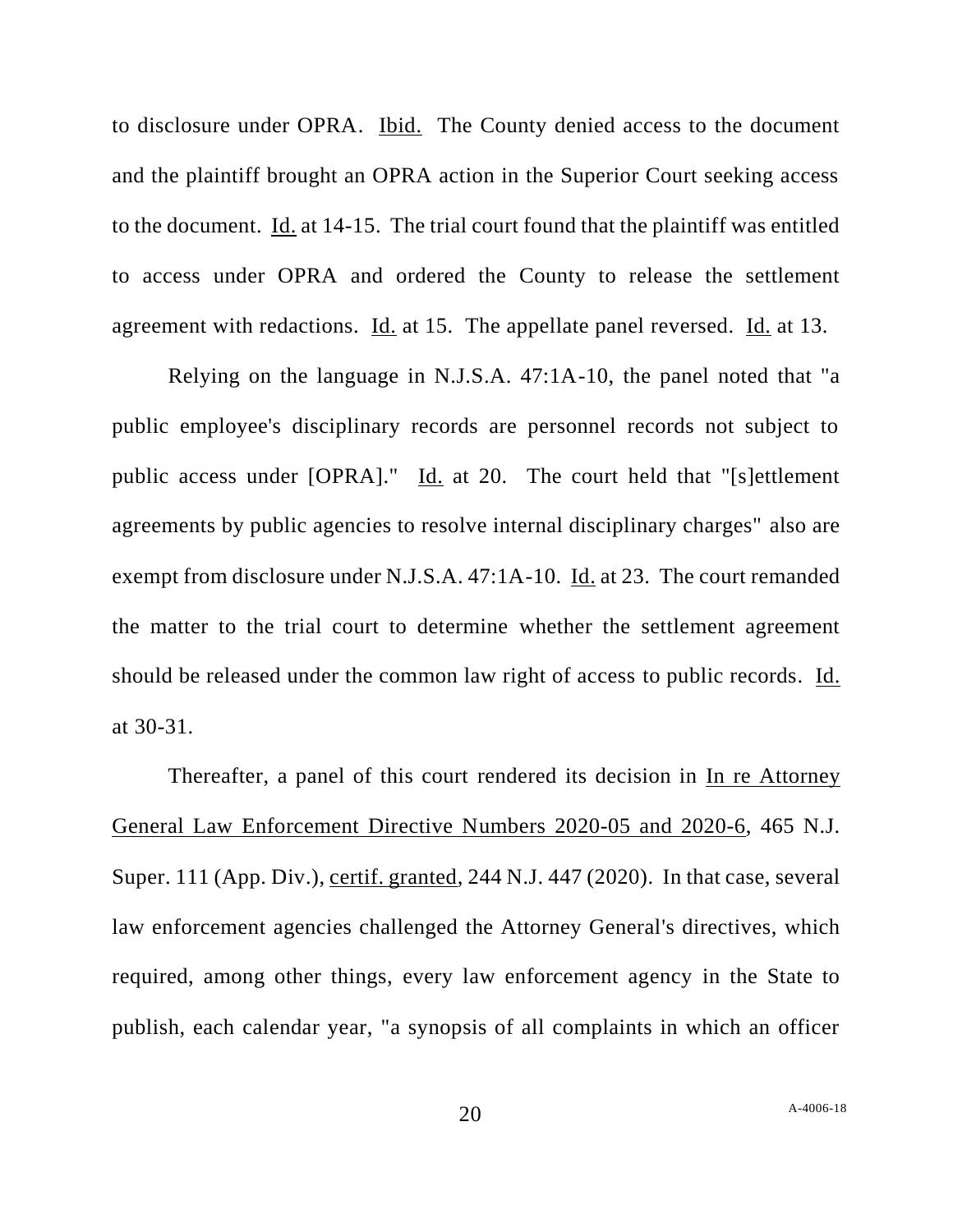received final discipline of termination, demotion, or a suspension of more than five days, including the name of the officer, a summary of the misconduct, and the sanction imposed." Id. at 124.

Among other contentions, the appellant law enforcement agencies argued that the Attorney General did not have authority to issue the Directives because they were in conflict with N.J.S.A. 47:1A-10, the exemption under OPRA for personnel records. Id. at 125. The appellants contended that the Attorney General lacked the authority to amend the IAPP "so as to attach an officer's name to the summary descriptions of completed discipline that local law enforcement agencies were ordered to publish annually in the 2019 version of the IAPP." Id. at 139.

The court noted that "this [was] not an OPRA case." Ibid. The court commented, however, that "[w]ere this an OPRA case, with third parties seeking the information the Attorney General has determined to release in Directives 2020-5 and 2020-6, those third parties would not be entitled to the information under OPRA." Id. at 139-40. The court referenced its recent decision in Libertarians where it held that a public employee's internal disciplinary records were personnel records exempt from disclosure under N.J.S.A. 47:1A-10. Id. at 140.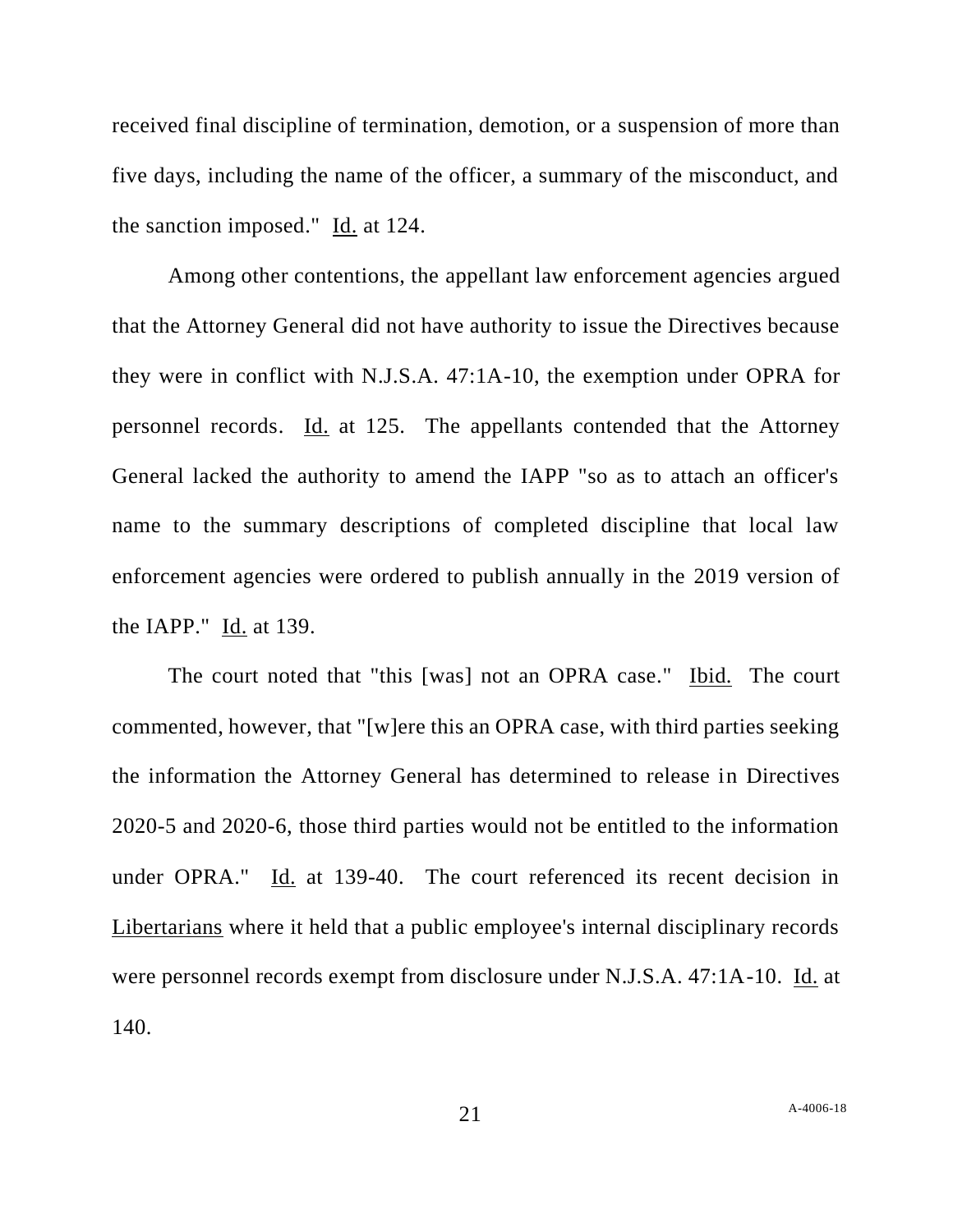The court also recognized that the IAPP provides that "[p]ersonnel records are separate and distinct from [IA] investigation records, and [IA] investigative reports shall never be placed in personnel records, nor shall personnel records be comingled with [IA] files." Id. at 143 n.3 (first alteration in original). The court stated that the Attorney General's "characterization of the records [in the IAPP was] not controlling for purposes of OPRA." Ibid. It concluded that "[t]he disciplinary information the Attorney General has ordered made public in the Directives clearly comes under the heading of personnel records for purposes of OPRA." Ibid.

In addition, the court considered whether the Attorney General had the authority to direct that the information in the IA files be made public. Id. at 140-48. The court stated that N.J.S.A. 47:1A-10 "represents the State's public policy to protect the personnel records of public employees from disclosure[,]" id. at 142, but recognized that the statute permits the release of such records "when required to be disclosed . . . by another law." Id. at 143 (quoting N.J.S.A. 47:1A-10).

The court explained that, pursuant to N.J.S.A. 52:17B-98, "[t]he Legislature ha[d] designated the Attorney General as New Jersey's 'chief law enforcement officer,' responsible 'for the general supervision of criminal justice'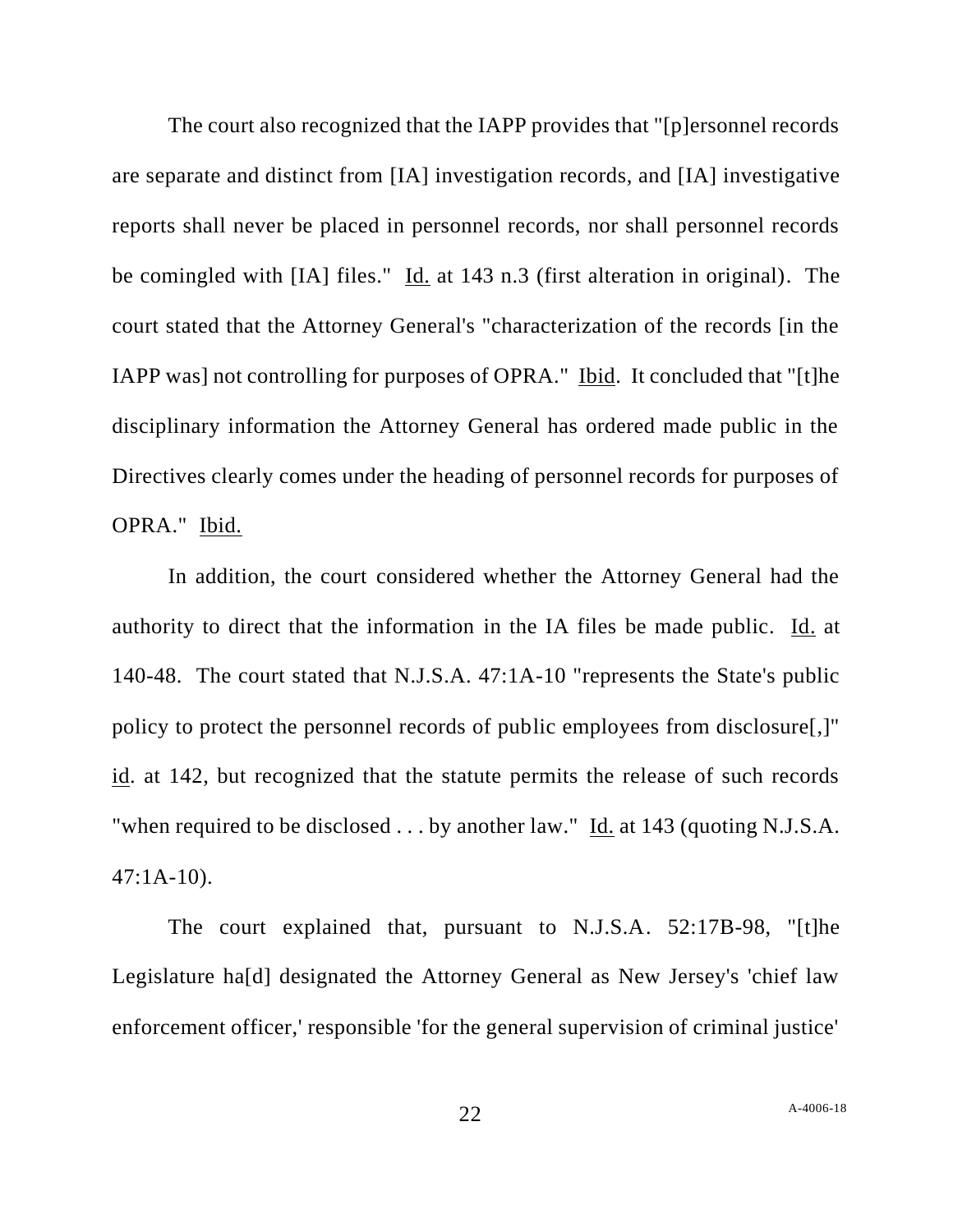in the State." Id. at 143-44. Furthermore, under N.J.S.A. 52:17B-4(d), the Legislature "charged [the Attorney General] with 'formulat<sup>[ing]</sup> and adopt<sup>[ing]</sup> rules and regulations for the efficient conduct of the work and general administration of the [D]epartment." Id. at 144 (all but first alterations in original).

The court determined that the Attorney General had exercised that authority by issuing the IAPP and that N.J.S.A. 40A:14-181 "effectively made" the IAPP "required policy for all municipal law enforcement agencies in New Jersey." Ibid. (quoting Fraternal Order of Police, 244 N.J. at 101). The court found that the authority granted to the Attorney General by the Legislature "in those several statutes is 'another law' that permits the Attorney General to . . . order[] the publication of the names of New Jersey law enforcement officers sanctioned for serious disciplinary violations." Ibid. The court therefore held that the Directives did not violate N.J.S.A. 47:1A-10. Ibid.

The court also rejected the appellants' argument that the Attorney General could not abrogate N.J.S.A. 47:1A-10 by issuing the Directives. Id. at 144-45. It found the "Attorney General directives have the force of law for police entities in New Jersey because the Legislature has deemed it to be so." Id. at 145. The court stated that "[n]owhere is that clearer than in the case of the IAPP, which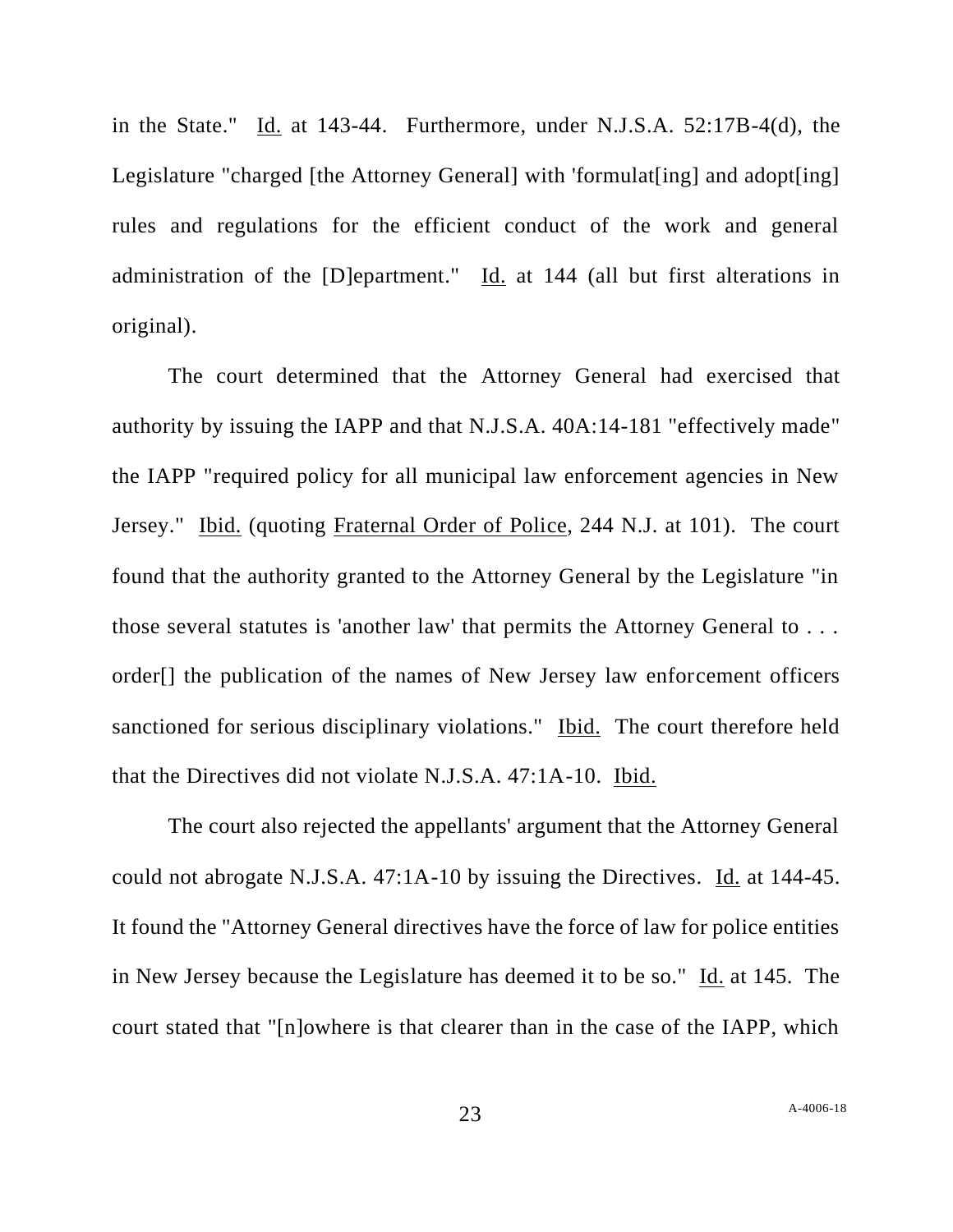the Legislature has expressly required every law enforcement agency in the State follow by 'adopt[ing] and implement[ing] guidelines' consistent with it." Ibid. (second and third alterations in the original) (quoting N.J.S.A. 40A:14-181).

It noted that "since the 2000 version of the IAPP, . . . every iteration of the IAPP has expressly provided that the information and records of an internal investigation could be released at the direction of the Attorney General, an authority the Legislature has never acted to limit or curtail." Id. at 146. After addressing several other arguments raised by the appellants, the court rejected the facial challenge to the Directives. Id. at 148-62.

Accordingly, we conclude, consistent with Libertarians and In re AG Directives, that the IA records sought by Gannett are personnel records under OPRA, which are exempt from disclosure under N.J.S.A. 47:1A-10. We also conclude, consistent with Fraternal Order of Police and In re AG Directives, that the IAPP has the force of law and pursuant to N.J.S.A. 47:1A-9, OPRA may not abrogate the IAPP's confidentiality provisions.

#### V.

The Township argues that the trial court erred by finding Gannett is entitled to Seidle's IA file under the common law right of access to public records. A decision by the trial court to order release of public records under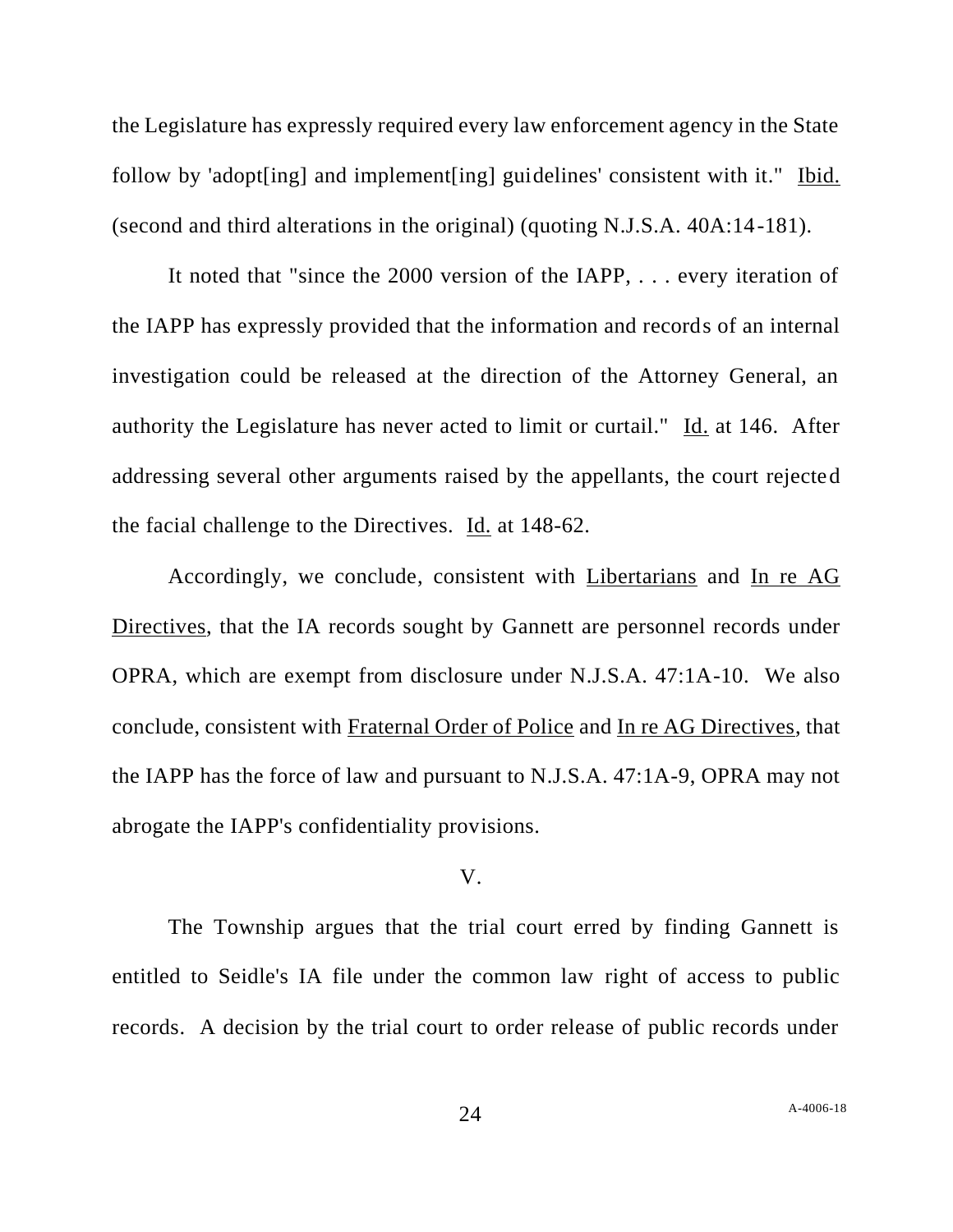the common law is reviewed de novo. Bozzi v. Borough of Roselle Park, 462 N.J. Super. 415, 424-25 (App. Div. 2020).

To prevail on a claim for access to a public record under the common law, the party seeking access must establish that: (1) the document is a public record under the common law; (2) the party has an "interest in the subject matter" of the record; and (3) a balancing of the party's right to access and the State's interest in non-disclosure favors access. In re N.J. Firemen's Ass'n Obligation, 230 N.J. 258, 281 (2017) (citing Keddie v. Rutgers, 148 N.J. 36, 50 (1997)).

Here, the trial court correctly determined that Gannett had satisfied the first two elements of the claim under the common law. The court then addressed the third element. In Loigman, the Court identified six nonexclusive factors to be considered in determining whether a party has established the third element of the claim:

> (1) the extent to which disclosure will impede agency functions by discouraging citizens from providing information to the government; (2) the effect disclosure may have upon persons who have given such information, and whether they did so in reliance that their identities would not be disclosed; (3) the extent to which agency self-evaluation, program improvement, or other decisionmaking will be chilled by disclosure; (4) the degree to which the information sought includes factual data as opposed to evaluative reports of policymakers; (5) whether any findings of public misconduct have been insufficiently corrected by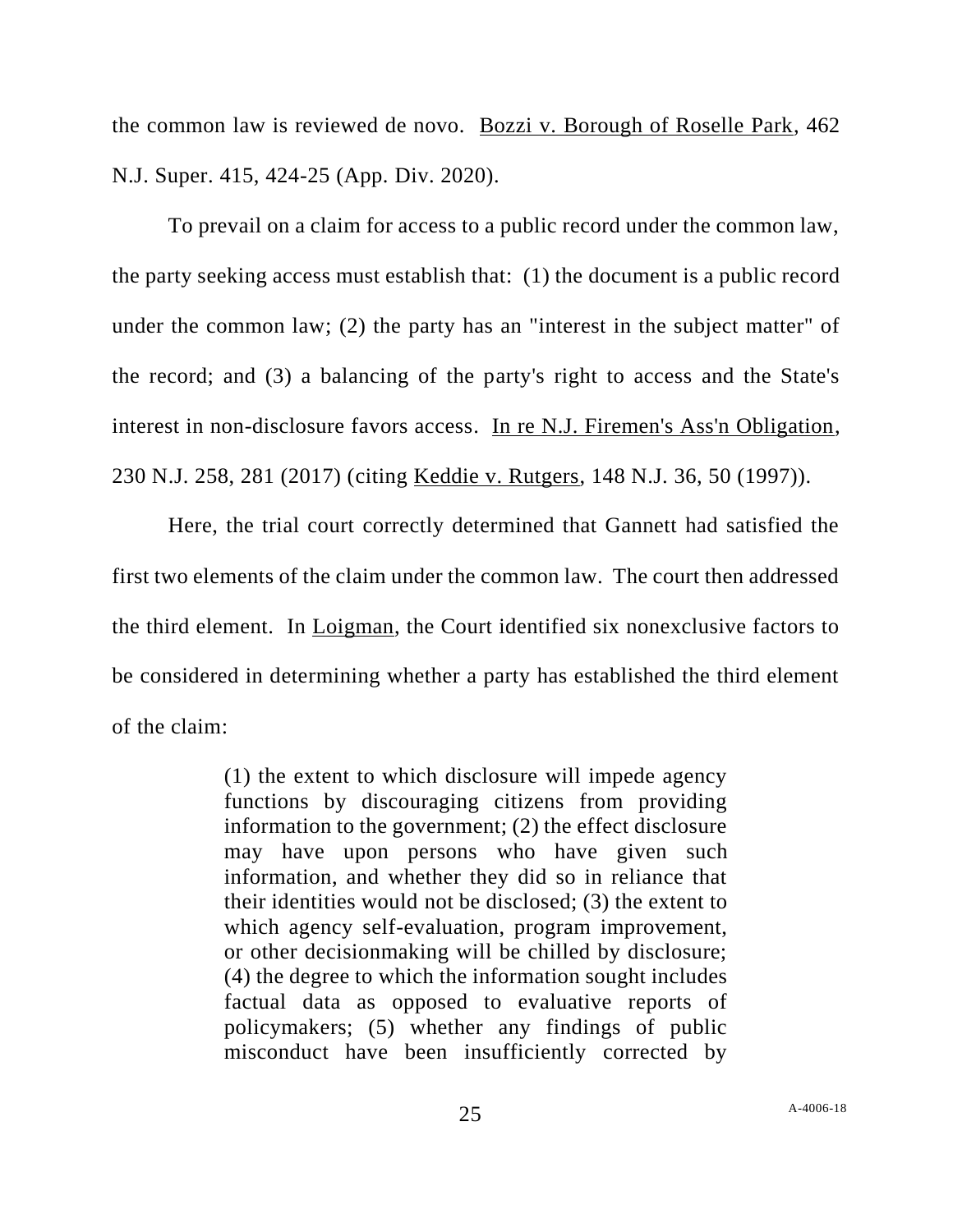remedial measures instituted by the investigative agency; and (6) whether any agency disciplinary or investigatory proceedings have arisen that may circumscribe the individual's asserted need for the materials.

[102 N.J. at 113.]

The judge found that disclosure of Seidle's IA file will not discourage citizens and officers from reporting information, or "chill" agency selfevaluation, program improvement, or other decision making. In her opinion, the judge wrote:

> The murder of Tamara Seidle, the mother of nine children[,] received widespread media attention. Rumors regarding the Seidles' history of domestic violence resulted in a public outcry by citizens who questioned how such a tragedy could have occurred at the hands of a police officer. These unique facts support [Gannett's] argument that its interest in disclosure outweighs the public's interest in the confidentiality of Seidle's records.

The judge also stated that there were "important public policy considerations" that weigh in favor of maintaining the confidentiality of IA records. The judge noted that the Township had argued "disclosure would discourage citizens from reporting misconduct and obstruct the purpose of the IAPP."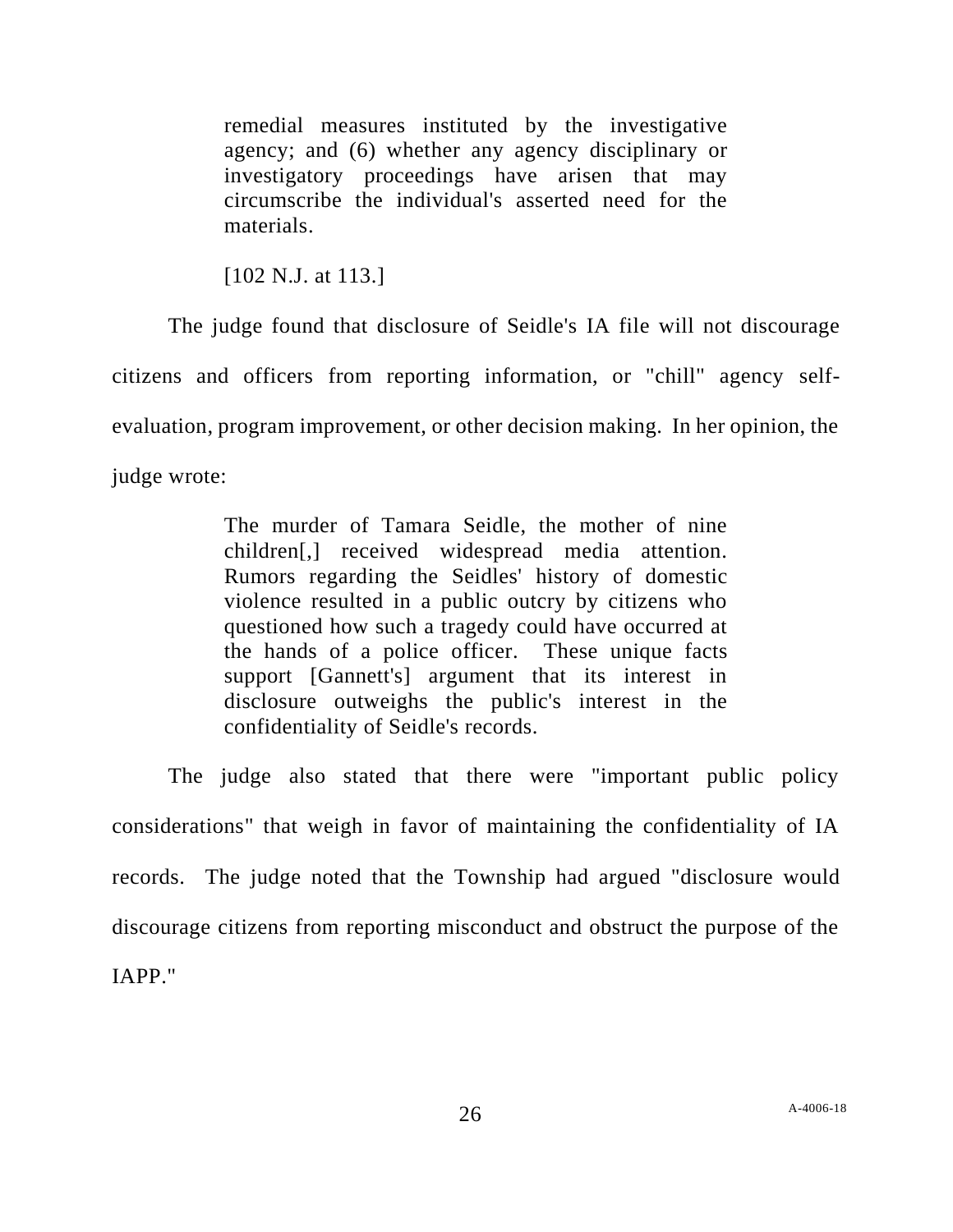The judge stated that others had asserted disclosure would have a chilling effect on the willingness of an officer's colleagues to report errors or misconduct. The judge also noted that others had suggested disclosure of IA files would erode public confidence in the police, and that criminal defendants could gain access to these records for use in escaping responsibility for their own actions or bringing lawsuits against the police.

The judge found that "[d]espite these compelling reasons," she could not ignore the fact that many of the incidents recorded in Seidle's IA file "have already been disclosed to the public." The judge noted that the MCPO had released information in the file, and that Seidle had voluntarily provided information to the Asbury Park Press from the file, thereby waiving any privacy claim regarding the information. The judge added that:

> [t]here is nothing about the nature of the [IA] incidents or the manner in which they were reported, that would lead [the] court to conclude that disclosure of part or all of the records would deter citizens or fellow officers from reporting police misconduct. To the extent that an [IA] investigation was prompted by a citizen complaint, there is no indication that the citizen came forward on the condition that his/her identity would not be revealed. In addition, none of the [IA] incidents were initiated by an officer who reported Seidle's alleged misconduct on the condition that his/her identity be kept secret. It is fair to say that some incidents, several of which were disclosed in the Asbury Park Press article, were initiated by supervisors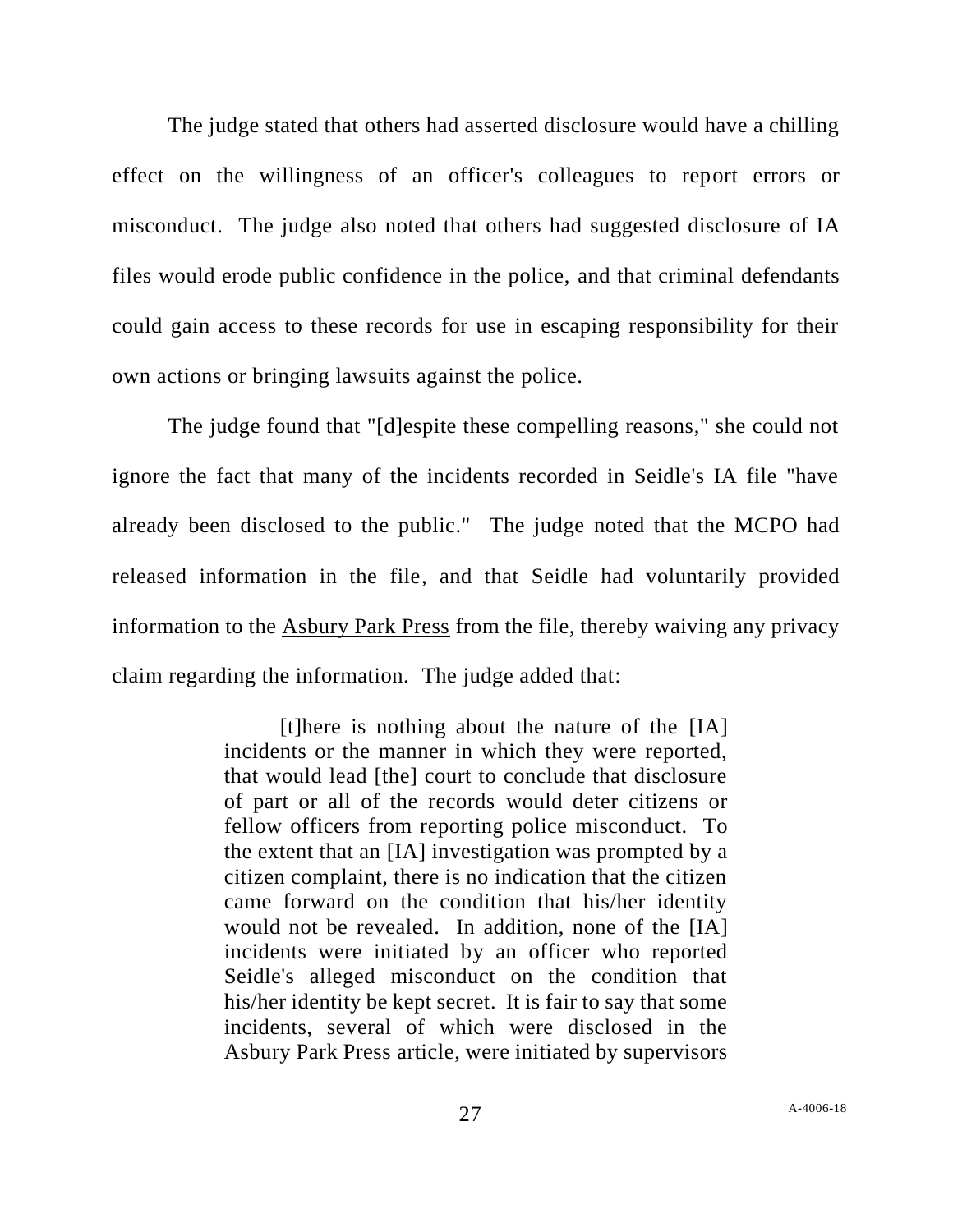after performance issues were brought to their attention. To the extent that the identities of officers who either investigated incidents or provided information is included in the records, this information can be redacted to protect the integrity of, and relationships among, officers in the department.

To be sure, a blanket policy favoring disclosure would chill the ability of any particular police agency to investigate complaints, engage in "self-evaluation" and maintain the public's confidence in law enforcement. However, the likely harm that could result from disclosure of these records is minimal because much of the information included in the file is already in in the public domain. Any harm can be mitigated by redacting information that could reveal the identities of witnesses or complainants. With appropriate redactions, the public's interest in confidentiality does not outweigh the public's interest in disclosure.

On appeal, the Township argues that the trial court misapplied the Loigman balancing test. The Township asserts that public disclosure of IA files will harm IA investigations by revealing confidential "techniques and methodology." It contends disclosure will have a "chilling effect on civilian and law enforcement witnesses in future cases."

The Township further argues that affirmance of the trial court's judgment will have a "ripple effect" on law enforcement agencies throughout the State and open the "floodgates" to disclosures that will have a destructive effect on the IA process. It contends the IA files contain evaluative information that shows how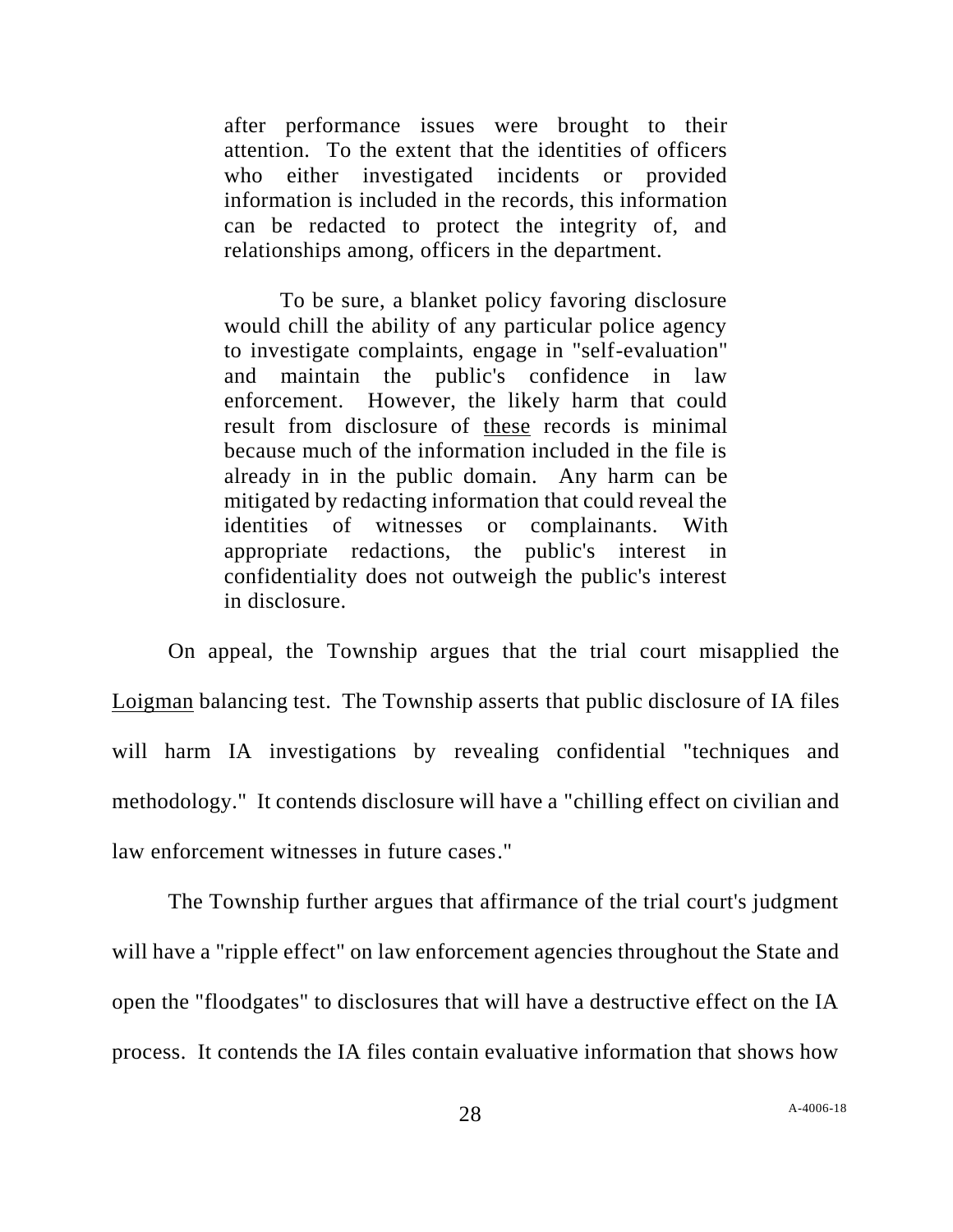law enforcement officials make policy decisions on discipline and other actions arising from the alleged misconduct of an officer, and the confidentiality of such information is at the heart of the protections afforded to IA under the IAPP.

In addition, the Township argues that the public disclosure of "kernels" of information in Seidle's IA file is not a basis for the "wholesale disclosure of the records themselves." The Township asserts the trial court was "apparently unconcerned" that the release of Seidle's IA file could interfere with the ability of the United States District Court to manage discovery in the pending civil litigation against Seidle. Finally, the Township contends the MCPO's report did not reveal significant information about Seidle's disciplinary record. It claims that under the IAPP, some of the records either belong to Seidle or are unrelated to the murder of his ex-wife.

Here, the judge correctly recognized there are important public policies that are served by maintaining the confidentiality of IA files. $<sup>2</sup>$  The judge noted</sup>

<sup>&</sup>lt;sup>2</sup> We note that the IAPP issued in 1991 provided that "[t]he progress of [IA] investigations and all supporting materials are considered confidential information" that may only be released by a "police executive or his designee . . ." The version of the IAPP issued in December 2019 states that IA records are confidential and they may only be released: (1) to the officer and hearing officer in a related disciplinary proceeding; (2) to the attorney representing the officer, agency, or governing body in a lawsuit arising from an incident covered by the IA investigation; (3) "upon the request or at the direction of the County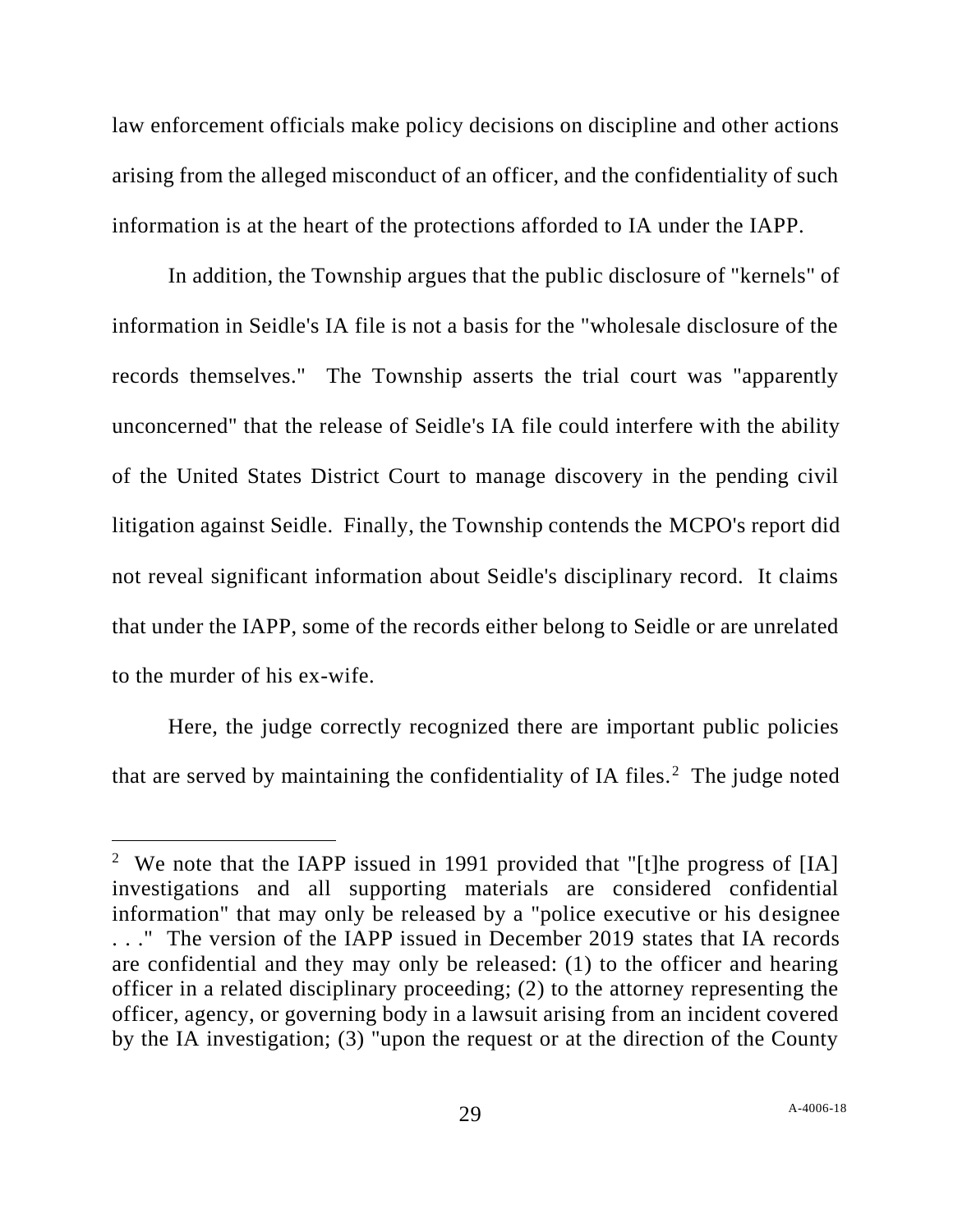that in general, disclosure of IA files would have a chilling effect on the ability of a law enforcement agency to conduct IA investigations and conduct selfcritical evaluations. The judge also noted that generally, disclosure of IA files would discourage citizens and fellow officers from reporting police misconduct, which would undermine the purposes of the IAPP and also undermine public confidence in the police. The judge stated that these were "compelling reasons" to bar access to IA files.

The judge found, however, that that the unique circumstances of this matter tipped the balance in favor of disclosure. As the judge noted, the records relate to a horrific crime, in which an off-duty officer shot and killed his wife, with his service revolver, in the presence of their young child. The public has a strong interest in knowing how such an event could have occurred.

Moreover, as the judge noted, Seidle's IA file includes records pertaining to twenty-eight interactions with the NTPD by Seidle or his ex-wife. In its report, the MCPO disclosed details on at least eight reported domestic violence incidents, as well as facts regarding Seidle's disputes with other officers, his fitness-for-duty evaluations, psychological treatment, and disciplinary actions.

Prosecutor or Attorney General"; and (4) upon a court order. The IAPP also states a "law enforcement executive may authorize access to a particular [IA] file or record for good cause."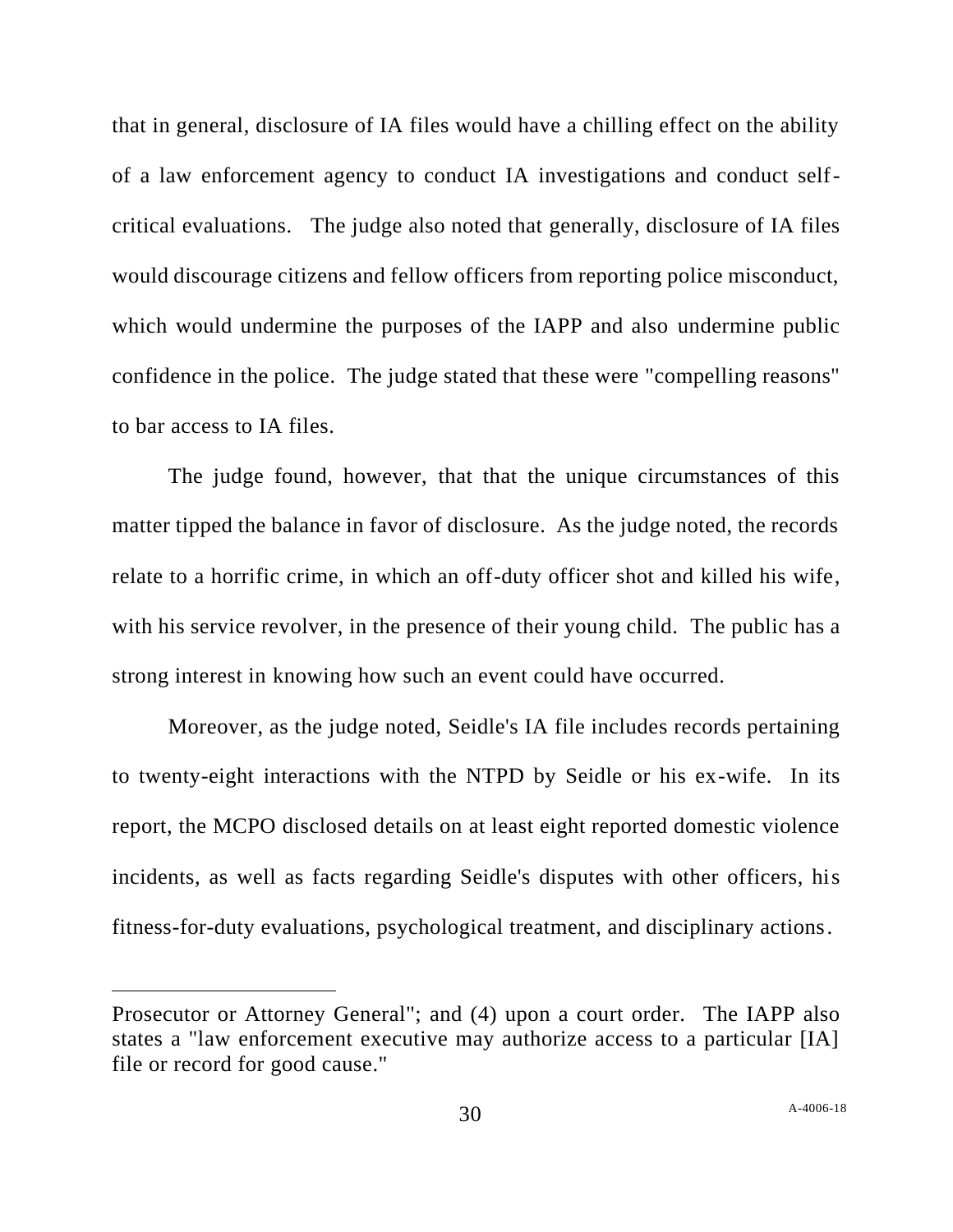In addition, the article about Tamara's killing in the Asbury Park Press, which was written by Andrew Ford, included information from various sources, including the MCPO's report. The article revealed three complaints in which citizens alleged Seidle used excessive force, and evidence from a dismissed federal lawsuit, in which the Township's Chief of Police had testified concerning Seidle's IA investigations. Furthermore, Seidle had spoken to Ford about killing his ex-wife, and wrote him a long letter and provided him with, among other things, information from his IA file.

The judge also explained that, in this particular matter, disclosure would not discourage citizens or fellow officers from reporting police misconduct because there was no indication that any complaint was provided by a person or officer on condition of anonymity. The judge stated that any harm resulting from disclosure could be addressed by redactions of the names of witnesses, or officers who investigated the complaints.

We are convinced the trial court thoroughly considered the relevant Loigman factors and the record supports the court's conclusion that on balance, those factors weigh in favor of disclosure of Seidle's IA file. We reject the argument advanced by the Township and several amici that the MCPO's disclosure of some information from the file does not justify disclosure of the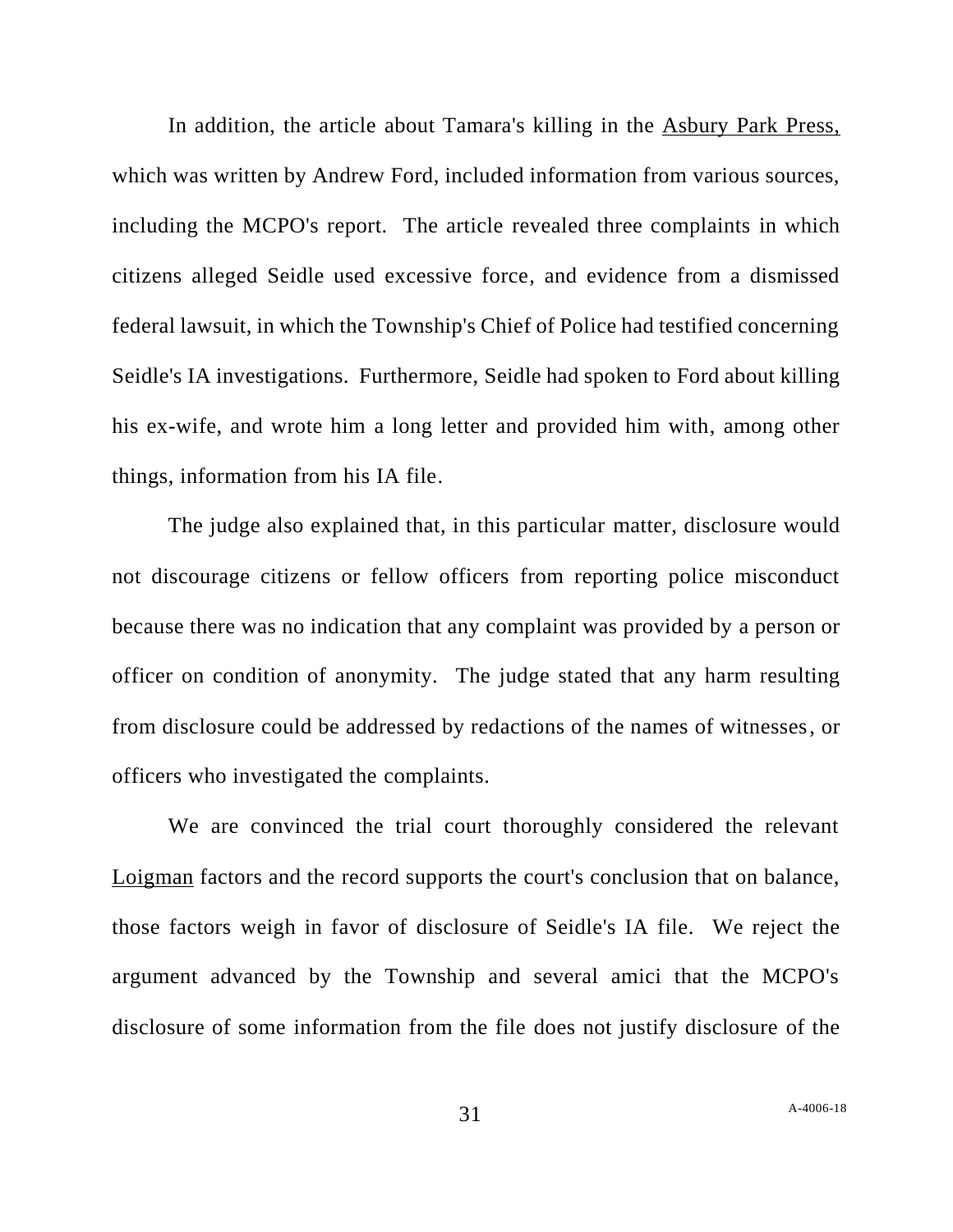entire file. The record supports the judge's finding that because many of the facts recorded in the IA file had been disclosed to the public, there was little, if any, justification to withhold disclosure of the other records.

We also reject the Township's contention that the trial court was apparently "unconcerned" that disclosure of Seidle's IA file would affect pretrial discovery in the civil litigation against Seidle. Here, the trial court was charged with deciding whether Gannett was entitled to access to the records under the common law. The court carried out that responsibility and there is nothing in the record indicating the court's decision would have a significant adverse impact upon any related civil litigation.

In addition, we reject the Township's contention that disclosure of Seidle's entire IA file was not warranted because some of the information in that file had nothing to do with Seidle's relationship with his wife. As the judge's opinion reflects, Seidle's entire IA file, including other interactions with citizens and fellow officers, was relevant in assessing why the NTPD allowed Seidle to remain on the force with a service weapon.

As noted previously, the NJSACP contends the trial court failed to consider the State-wide ramifications of publicly releasing IA documents to a newspaper and the effect such disclosure will have on future IA investigations.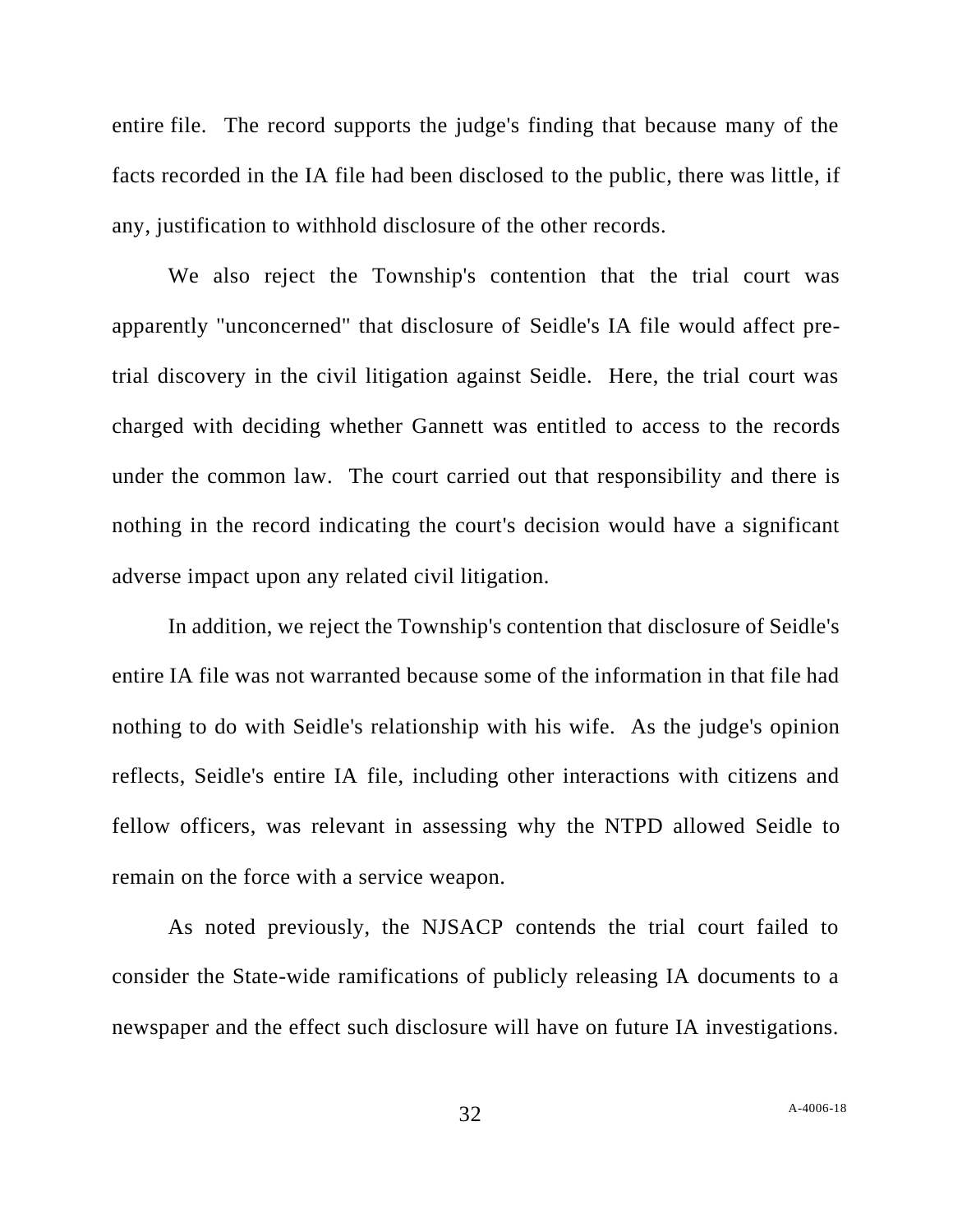As we have explained, the judge carefully considered the effect disclosure of an IA file could have upon the agency's functions and other IA investigations.

The judge concluded, however, based on the specific facts and circumstances of this matter, that disclosure was required under the common law. Because the judge's decision was limited to the facts of this case, we do not share the NJSACP's concern that the trial court's decision will have an adverse impact upon IA investigations generally.

We have considered the remaining arguments of the Township and the amici on this issue and conclude that they lack sufficient merit to warrant discussion in this opinion. R.  $2:11-3(e)(1)(E)$ .

### VI.

The Township argues that the trial court erred by awarding Gannett counsel fees. The Township contends attorney's fees should not be awarded under the common law right of access to public records. As noted, the Attorney General and other amici join in this argument.

Whether the trial court correctly found that attorney's fees can be awarded in a case in which a party seeks access to public records under the common law is a question of law that we review de novo on appeal. Mejia v. Quest Diagnostics, Inc. 241 N.J. 360, 370-71 (2020). For the following reasons, we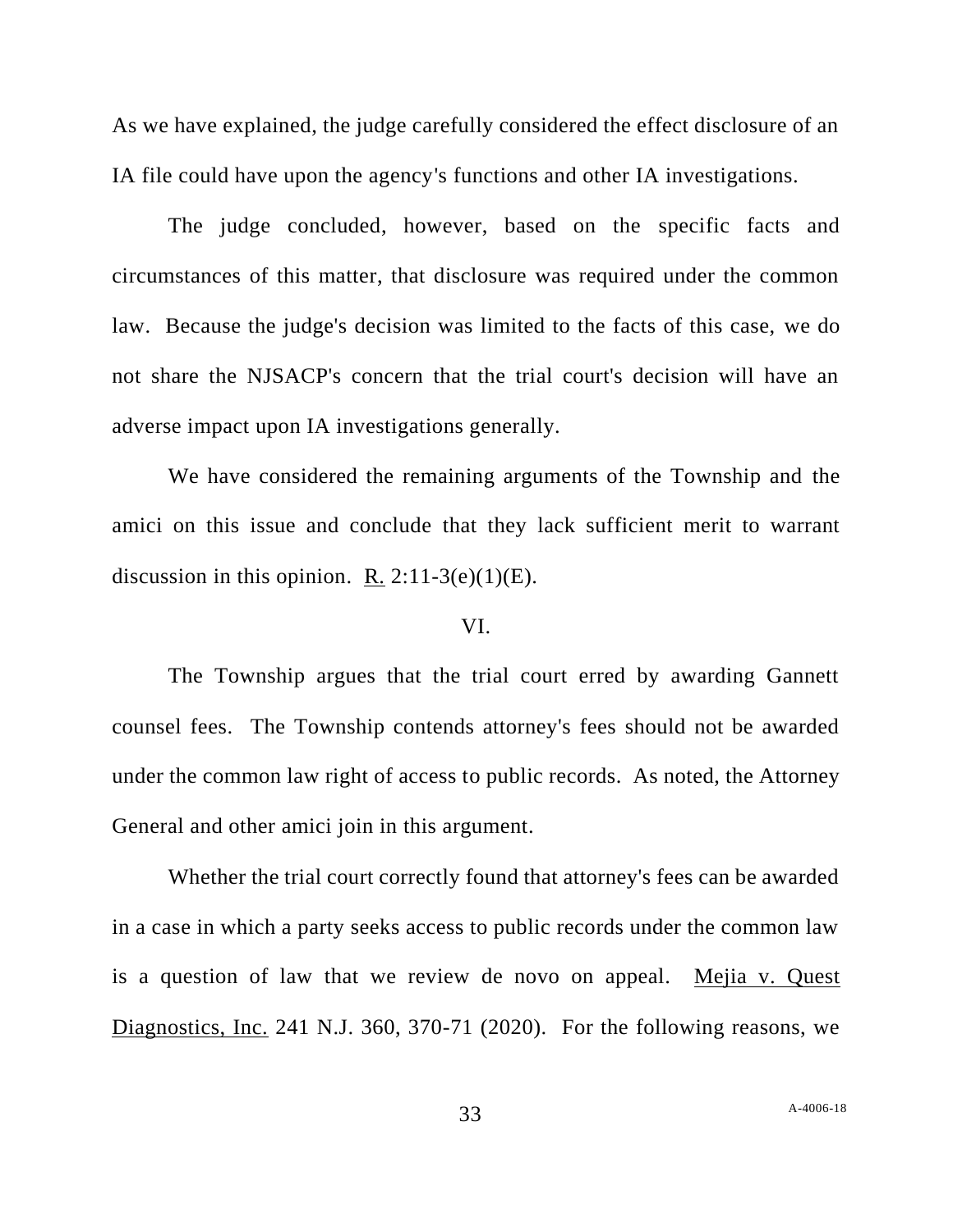conclude the trial court erred as a matter of law in awarding Gannett counsel fees.

In Mason v. City of Hoboken, 196 N.J. 51, 57 (2008), the Court considered whether the plaintiff was entitled to attorney's fees when a government agency voluntarily disclosed records after the plaintiff filed a lawsuit claiming a right to access to the records under OPRA and the common law. The Court adopted the "catalyst theory" and held that requestors are "entitled to attorney's fees under OPRA . . . when they can demonstrate: (1) 'a factual causal nexus between [the] litigation and the relief ultimately achieved'; and (2) 'that the relief ultimately secured by [the requestor] had a basis in law.'" Id. at 76 (quoting Singer v. State, 95 N.J. 487, 494 (1984)).

The Court then commented that "[t]he parties ha[d] not addressed at length whether the question of attorney's fees merits different treatment in an action brought under the common law[,]" and that "[a]bsent an apparent, theoretical basis for such a distinction, we conclude that the catalyst theory applies to common law suits as well."  $\underline{Id}$ . at 79. The Court found that the "defendants" ha<sup>[d]</sup> carried their burden of proving that [the] plaintiff's lawsuit was not the catalyst for their release of records." Id. at 80. Therefore, the "plaintiff [was] not a prevailing party entitled to attorney's fees." Ibid.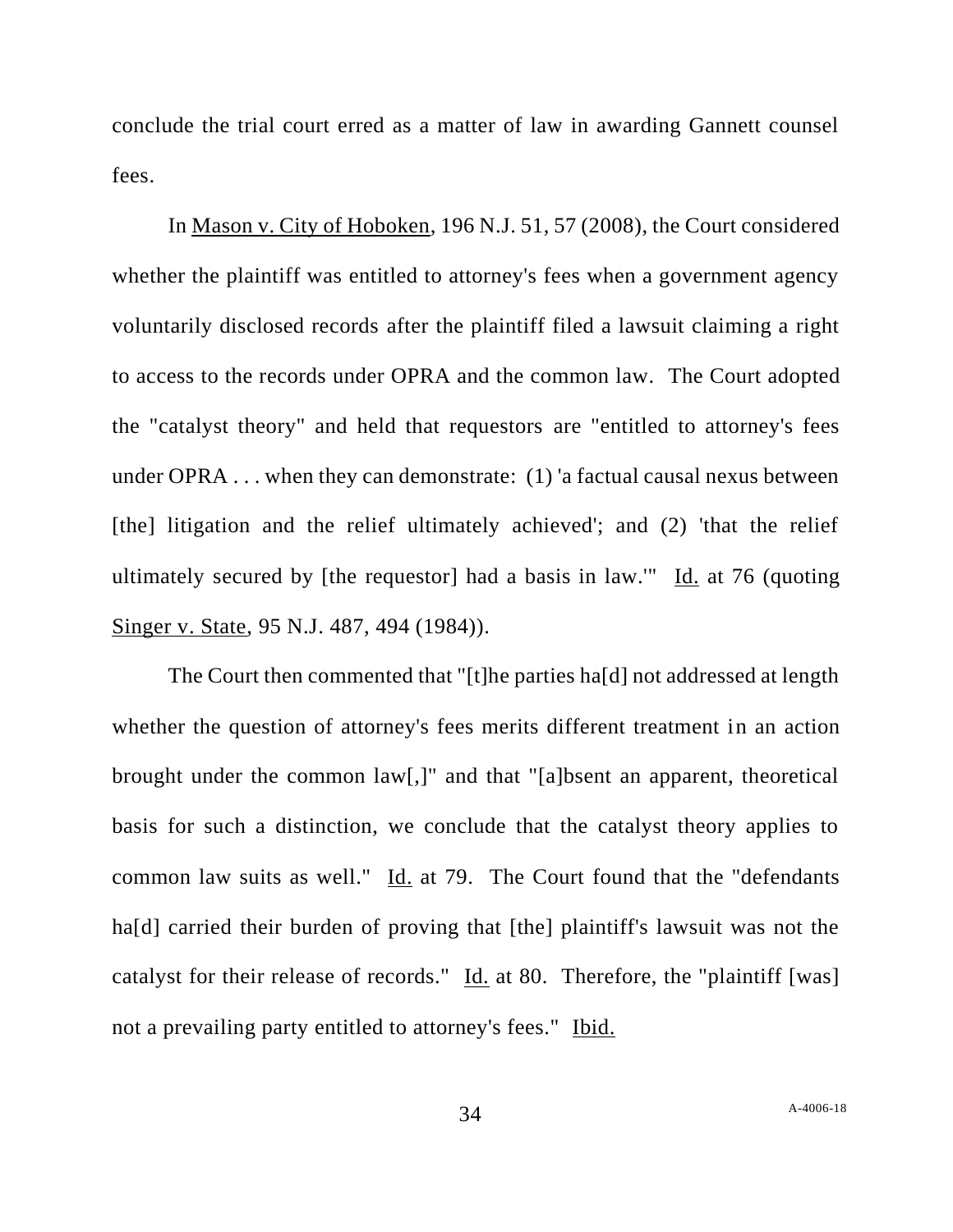A few years after Mason was decided, a panel of this court stated that in Mason, the Supreme Court "appear[ed] to accept, in the absence of briefing and argument to the contrary, that attorney's fees may be awarded in an action based on common law right to disclosure of public records." K.L. v. Evesham Twp. Bd. of Educ., 423 N.J. Super. 337, 357 n.3 (App. Div. 2011). The panel did not address the issue because it concluded fees were available to the plaintiff under OPRA. Id. at 357 n.3, 364-65.

More recently, in Stop & Shop Supermarket Co. v. County of Bergen, 450 N.J. Super. 286, 290-91, 293 (App. Div. 2017), the panel found the plaintiff was not entitled to attorney's fees because the county had provided responsive documents before the plaintiff filed litigation alleging violations of OPRA and the common law. The panel quoted from Mason, 196 N.J. at 76, and noted the requirements for awarding fees under the catalyst theory. Id. at 292. The court then commented that "[u]nder the common law right of access, litigants must make the same showing." Ibid. (citing Mason, 196 N.J. at 79). The court found that the lawsuit was not the catalyst for the plaintiff's receipt of the requested records. Id. at 293.

In this matter, the parties and amici disagree as to whether the Court's comment in Mason represents dicta or a definitive holding that attorney's fees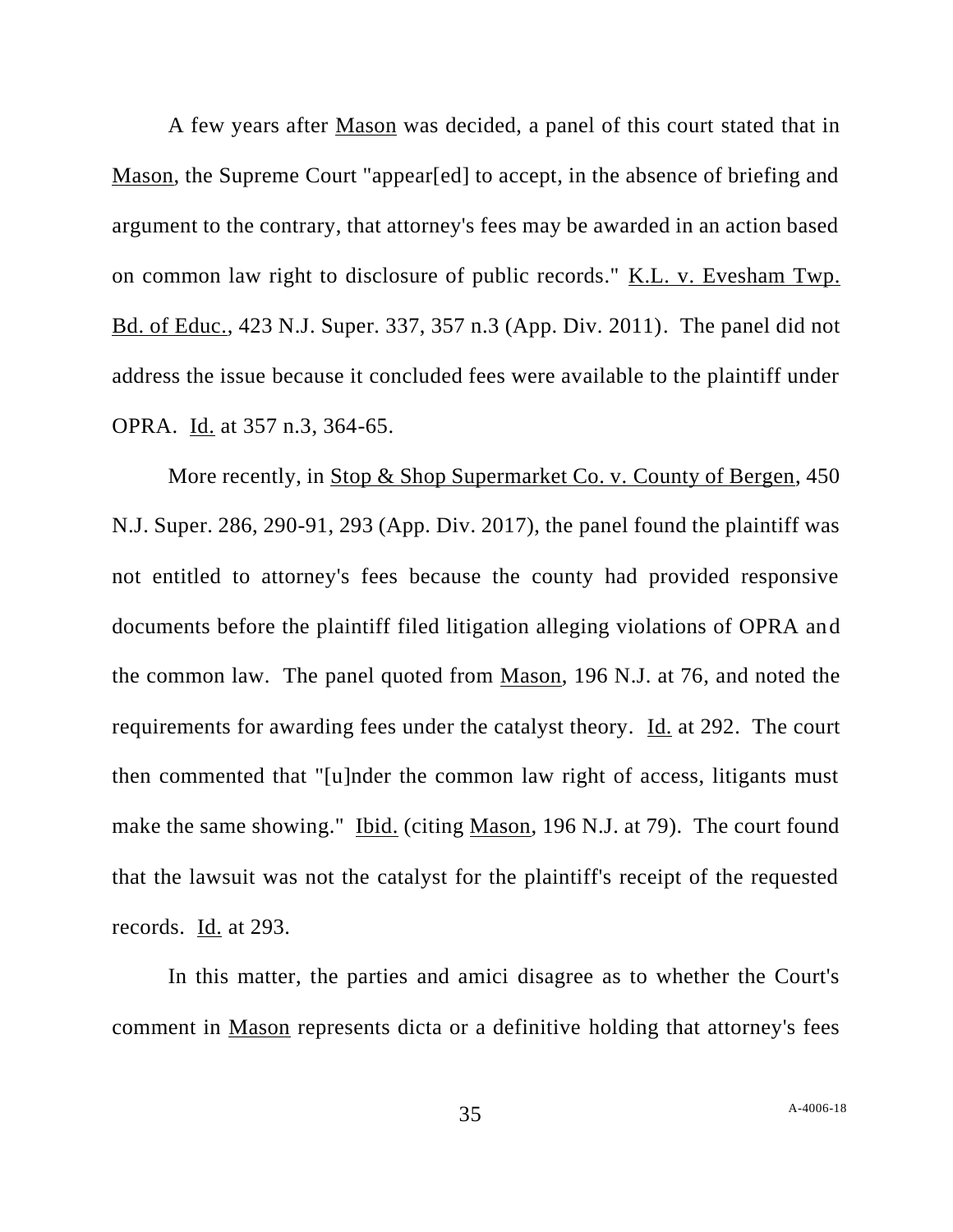are available to a plaintiff that successfully pursues a common law right of access. We are required, however, to follow the decisions of the Supreme Court, and in Mason the Court stated that in a case involving the common law right of access, attorneys' fees may be awarded under the catalyst theory unless there is "an apparent, theoretical basis" for declining to apply that theory. Mason, 196 N.J. at 79.

We are convinced, however, that an award of attorney's fees was not warranted in this case. Here, the Township denied Gannett's request for disclosure of Seidle's IA file. As stated previously, an officer's IA file is not a record to which the public is entitled to access under OPRA. Moreover, in denying access to the file, the Township acted in accordance with the IAPP, which provides that IA files are confidential and can only be released to the public in certain limited circumstances.

Furthermore, there is no statutory right to an award of attorney's fees to a party who successfully pursues a claim under the common law right of access to public records. The Supreme Court in Mason commented that attorney's fees may be awarded under the common law, but the Court has not held there is an unqualified right to such an award. Thus, the award of attorney's fees under the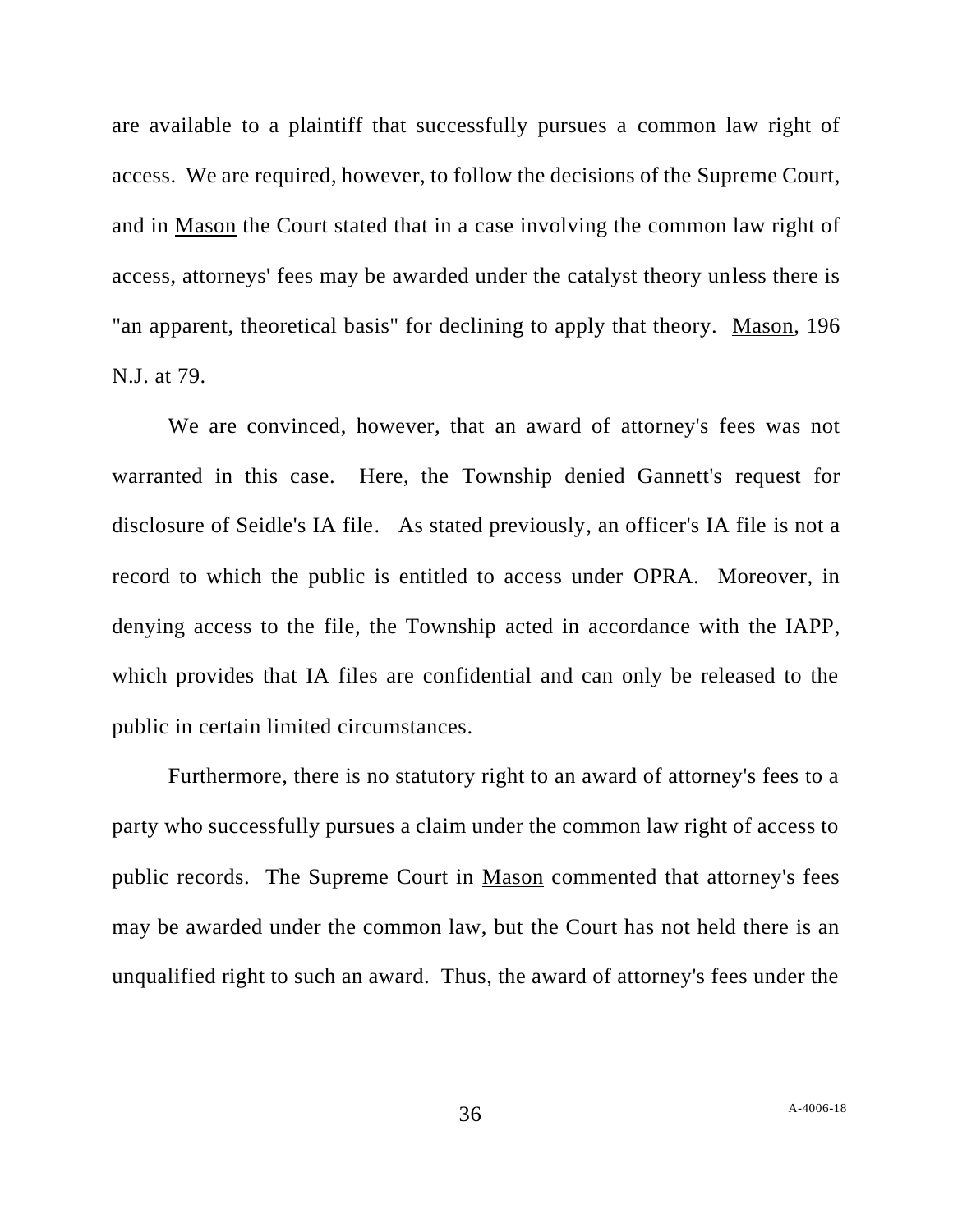common law is committed to the sound discretion of the trial court, after consideration of all relevant factors.

In this case, the Township advanced good faith arguments in support of its contention that Gannett should not be granted access to the records under the common law. The trial court found a right of access but only after a careful examination of the relevant factors under Loigman. There is no reason to assume that Gannett is not able to bear the cost and expense of pursuing this lawsuit, and the denial of fees under the particular facts and circumstances presented, would not dissuade other litigants from pursuing such claims.

Moreover, we are not convinced Gannett is entitled to an award of fees under the catalyst theory. In Mason, our Supreme Court observed that the theory is premised on the recognition that, in certain circumstances, a "plaintiff's lawsuit acted as a catalyst that prompted defendant to take an action and correct an unlawful practice." 196 N.J. at 74 (quoting Warrington v. Vill. Supermarket, Inc., 328 N.J. Super. 410, (App. Div. 2000)).

The Attorney General was not a defendant in Gannett's lawsuit, and he was not ordered to provide the IA file to Gannett. As we have explained, the trial court ordered the Township to provide Gannett with access to Seidle's IA